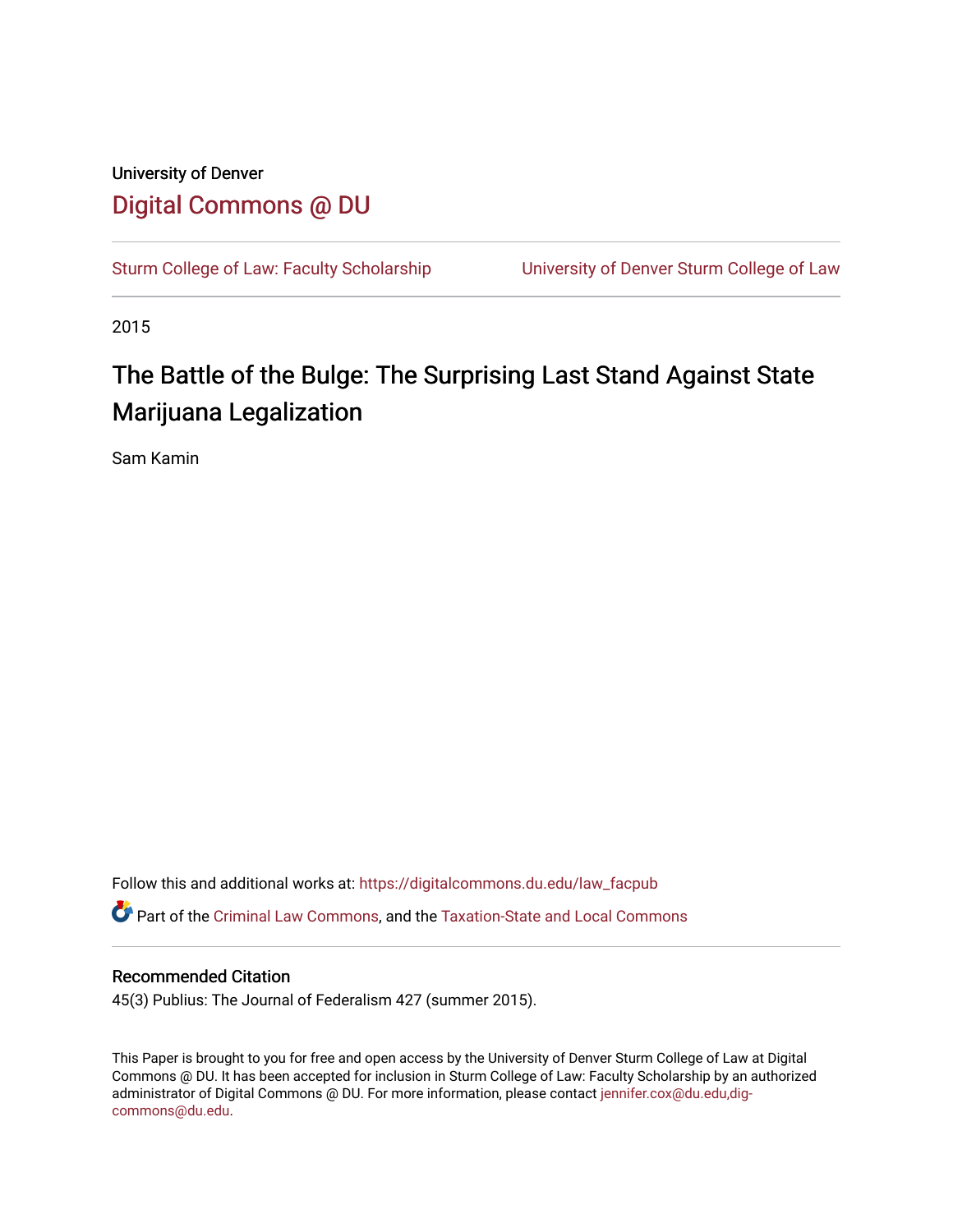# The Battle of the Bulge: The Surprising Last Stand Against State Marijuana Legalization

# Publication Statement

Copyright held by the author. User is responsible for all copyright compliance.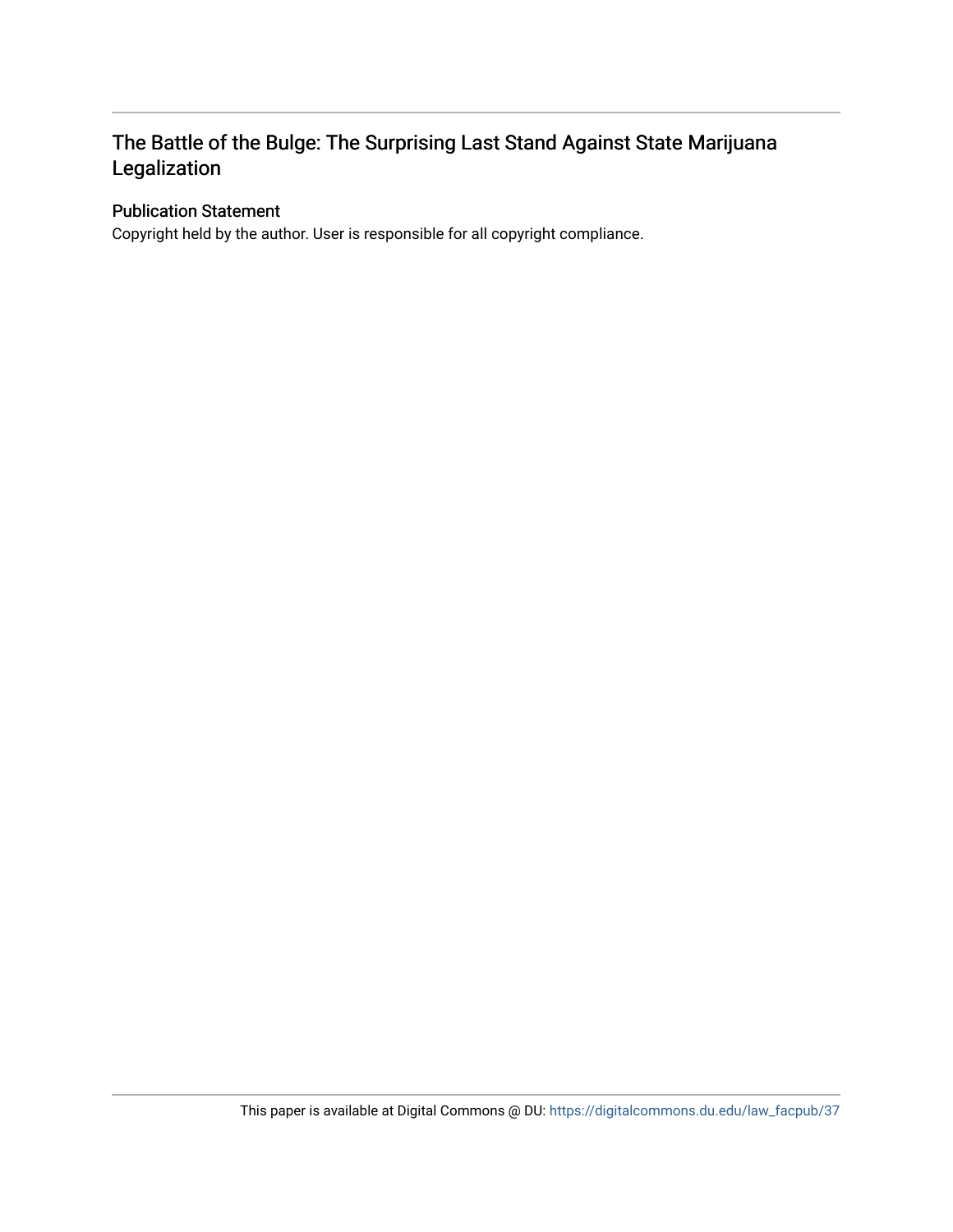# The Battle of the Bulge: The Surprising Last Stand Against State Marijuana Legalization

### Sam Kamin

University of Denver College of Law; skamin@law.du.edu

- 5 Although marijuana possession remains a federal crime, twenty-three states now allow use of marijuana for medical purposes and four states have adopted tax-and-regulate policies permitting use and possession by those twenty-one and over. In this article, I examine recent developments regarding marijuana regulation. I show that the Obama administration, after initially sending mixed signals, has taken several steps indicating an increasingly accepting position toward marijuana law 10 reform in states, even as the current situation regarding the dual legal status of marijuana is at best an unstable equilibrium. I also focus on what might be deemed the last stand of marijuanalegalization opponents, in the form of lawsuits filed by several states, sheriffs, and private plaintiffs
- challenging marijuana reform in Colorado (and by extension elsewhere).This analysis offers insights for federalism scholars regarding the speed with which marijuana law reform has occurred, the 15 positions taken by various state and federal actors, and possible collaborative federalism solutions
	- to the current state-federal standoff.

Although the federal government continues to treat marijuana as a Schedule I narcotic—a drug whose manufacture, distribution, and possession are all serious 20 federal crimes—an ever-increasing number of states are adopting very different approaches to regulating the drug. As of this writing twenty-three states plus the District of Colombia have authorized the use of marijuana for medical purposes ([Marijuana Policy Project 2014](#page-25-0)) and four states—Colorado, Washington, Oregon, and Alaska—along with D.C. have taken the additional step of taxing and <sup>25</sup> regulating the manufacture and sale of small amounts of the drug to anyone over the age of twenty-one. Both adult use and medical marijuana initiatives will be on the ballot in several states in 2016 [\(Ballotpedia 2015\)](#page-23-0) and polls consistently show strong majorities of Americans now favoring the full legalization of marijuana ([Saad 2014](#page-25-0)).

<sup>30</sup> This changing marijuana climate in the United States raises important questions regarding the distribution of power between the state and federal governments ([Pickerill and Chen 2008\)](#page-25-0) and offers several insights regarding the avenues through which political change can be achieved in the U.S. federal system. Marijuana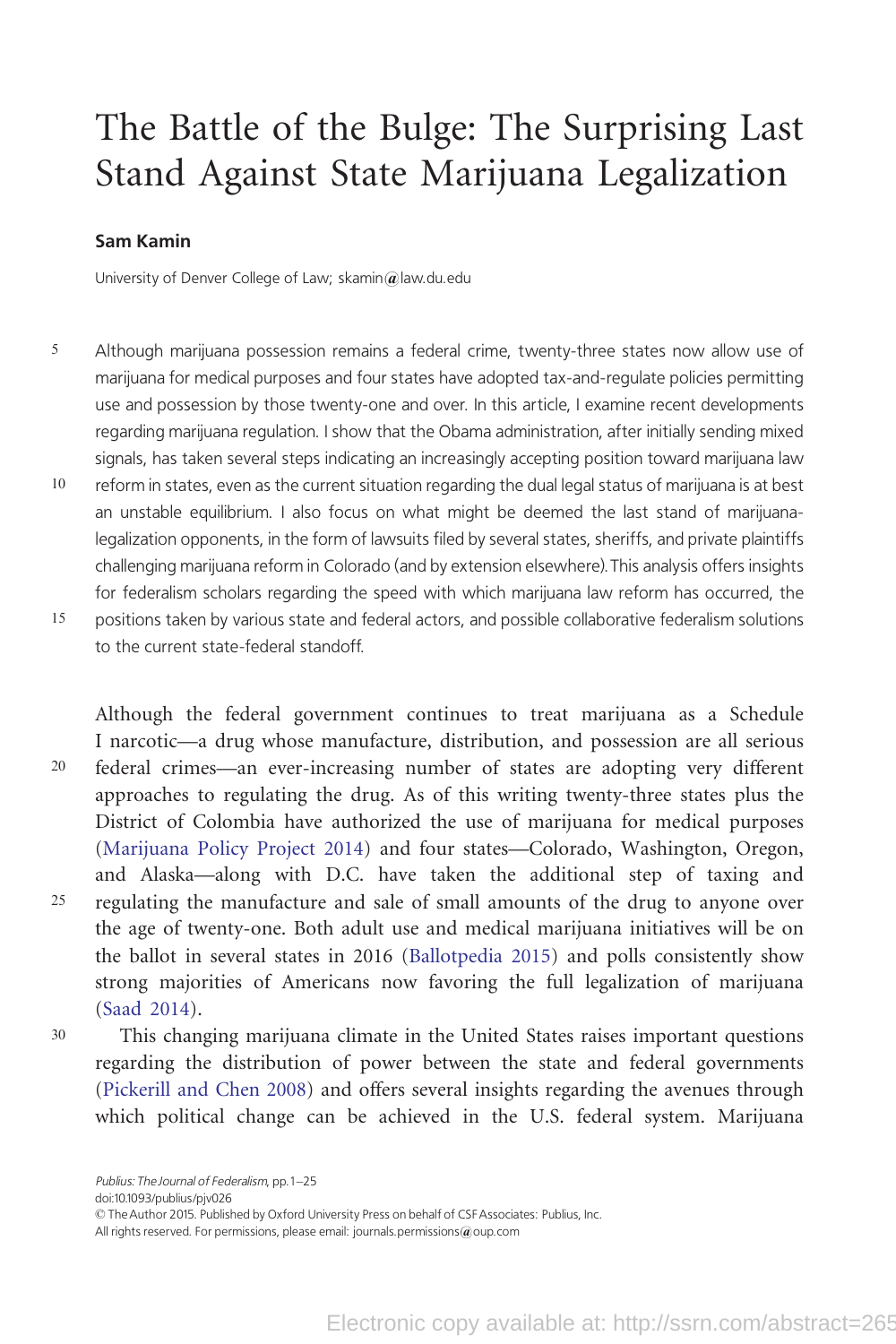activity is the only conduct completely prohibited by federal law while explicitly authorized in a growing number of states. It is easy enough to forget that all marijuana conduct remains illegal throughout the United States, even in those states adopting marijuana law reform. The resulting status quo is an uneasy one; <sup>5</sup> the continued federal illegality of all marijuana conduct creates a world of risk and uncertainty for those using marijuana or producing and distributing it in accord with state law.

After the passage of the first full legalization initiatives in 2012, it seemed only a matter of time before the federal government sought to block Colorado and 10 Washington from implementing their tax-and-regulate initiatives. U.S. Attorney General Eric Holder had threatened to do exactly that just two years earlier when California considered its own legalization initiative [\(Hoeffel 2010](#page-24-0)). That showdown never came, however. Instead, the federal government adopted a wait-and-see approach, allowing the two states to experiment with regulating marijuana rather 15 than prohibiting it and emboldening other states to pass similar laws ([Cole 2013](#page-24-0)). In fact, as legalized marijuana gathered steam throughout the western states, it seemed that the federalism showdown, many had been preparing for, would never arrive; the repeal of the federal marijuana prohibition began to seem inevitable.

As 2014 became 2015, however, a number of surrogates stepped into the place of 20 the indifferent federal government, suing Colorado in federal court and seeking to enjoin the operation of Colorado's regulatory regime for adult-use marijuana. To date, four suits have been filed on a number of separate but related theories, seeking to roll back the regulatory apparatus in Colorado—and by analogy elsewhere. I call these suits the Battle of the Bulge for marijuana law reform 25 opponents. With legalization sure to be on the ballot in a number of states in 2016, these suits operate as a last-gasp offensive against the swift and continued success of marijuana legalization at the ballot box.

In this article, I examine recent developments regarding marijuana regulation and draw lessons from this case about the way political reform can be achieved in the <sup>30</sup> U.S. federal system. I begin by describing the stable if unsatisfying equilibrium of the moment, under which marijuana is legal for some purposes in an increasing number of states whereas remaining criminal at the federal level. Although an uneasy truce is in place between state and federal governments, this situation cannot continue in the long term. Second, I discuss the continued softening of the federal government's <sup>35</sup> previously hardline against marijuana. Starting with the executive's decision to permit states to experiment with marijuana law reform, the federal government has taken a number of steps, both formal and informal and through both legislative and executive actions, that indicate an increasingly accepting position toward marijuana legal change. Finally, I discuss the surrogates who have stepped into this vacuum of <sup>40</sup> federal enforcement, seeking to do what the federal government has the power to do but has chosen not to—to end marijuana law reform in the states.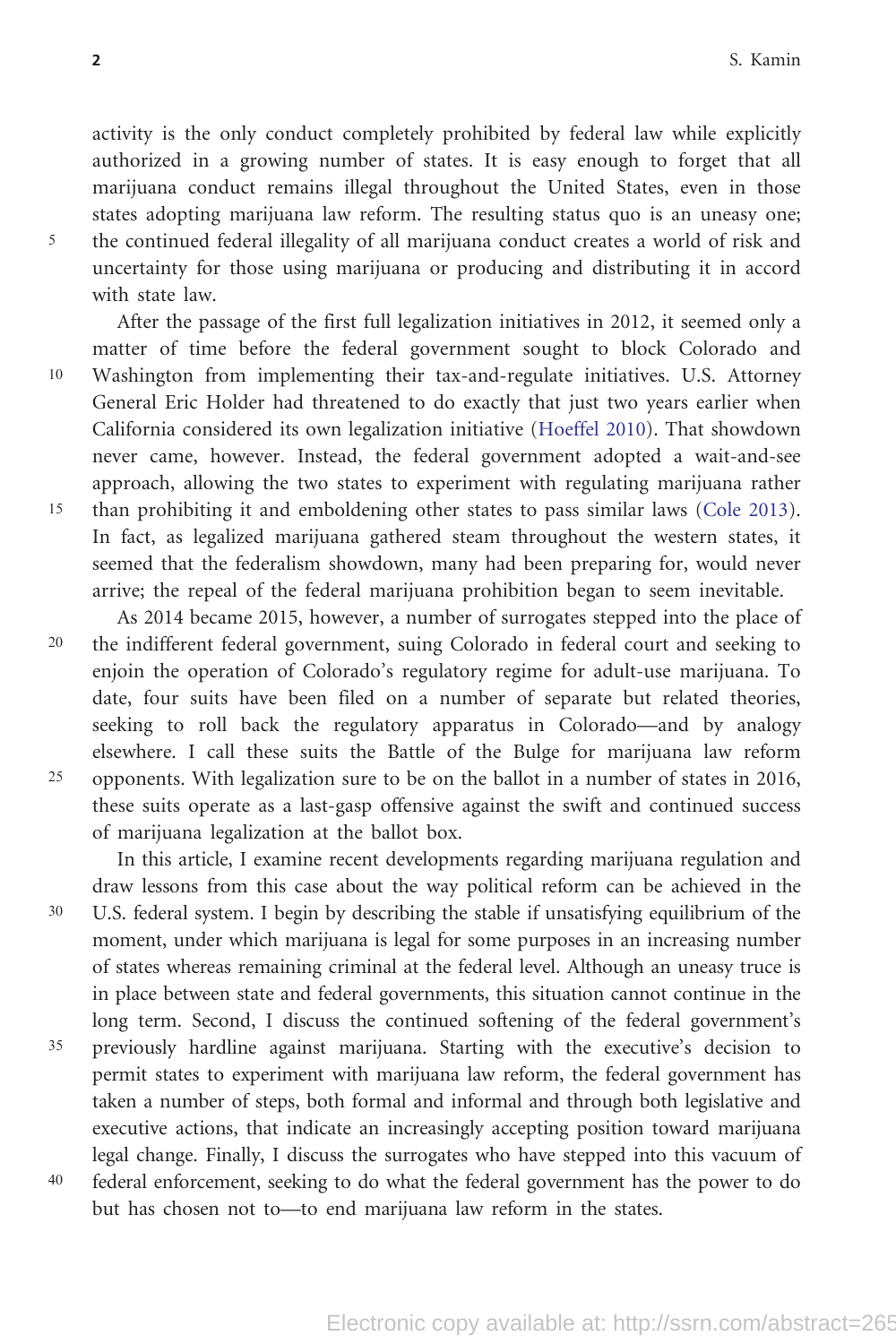This analysis offers several insights for federalism scholars, regarding both the unusual way reform has been achieved in this case and the surprising positions taken by a diverse set of state and federal actors. We generally expect reversals of federal policies to be achieved through congressional statutes or U.S. Supreme <sup>5</sup> Court decisions. In the case of marijuana legalization, however, reform was initiated in the states, principally through the initiative process. Only recently have we seen grudging but growing acceptance on the part of federal executive officials. These recent developments also pose a challenge to the conventional assumption that state officials generally try to expand state autonomy, whereas federal officials 10 seek to limit state autonomy when state and federal authority come in conflict. Marijuana law reform did follow this standard script for a period of time, in that federal officials initially responded to state legalization measures with threats of retaliation. In recent years, however, federal officials increasingly acquiesced to state legalization acts, due largely to a recognition that the federal government is, in 15 practice, unable to enforce federal marijuana policy against unwilling states. At the same time, current challenges to state autonomy are coming not from federal officials but rather from state officials, along with other plaintiffs, and in a way that challenges dominant understandings about the behavior of federal and state officials.

# <sup>20</sup> Regulation of Marijuana in the United States

### Ebbing and Flowing Federal Enforcement

In 1996, California voters approved Proposition 215, thus making California the first state in the nation to authorize the use of marijuana for medical purposes. Since then, twenty-two states plus the District of Columbia have followed suit, <sup>25</sup> creating a medical use exception to their criminal laws generally prohibiting marijuana use, possession, and distribution. These medical-use exceptions stood and continue to stand—in sharp contrast to federal law, which prohibits marijuana entirely, even in those states purporting to authorize it. As a Schedule I drug under the Controlled Substances Act (CSA), the production, distribution, and possession <sup>30</sup> of marijuana are all serious federal crimes, punishable by long terms of imprisonment (CSA of 1970).

Marijuana's dual status in law reform states—permitted under state law although remaining strictly prohibited under federal law—creates novel federalism questions. There is simply no precedent in American history for conduct that is <sup>35</sup> prohibited at the federal although permitted in a large number of states. As a result, the early years of marijuana law reform were marked by uncertainty, as the medical

marijuana industry grew up in the shadow of the threat of federal enforcement.

During this period, the Obama administration issued a number of policy statements designed to help federal prosecutors exercise their discretion over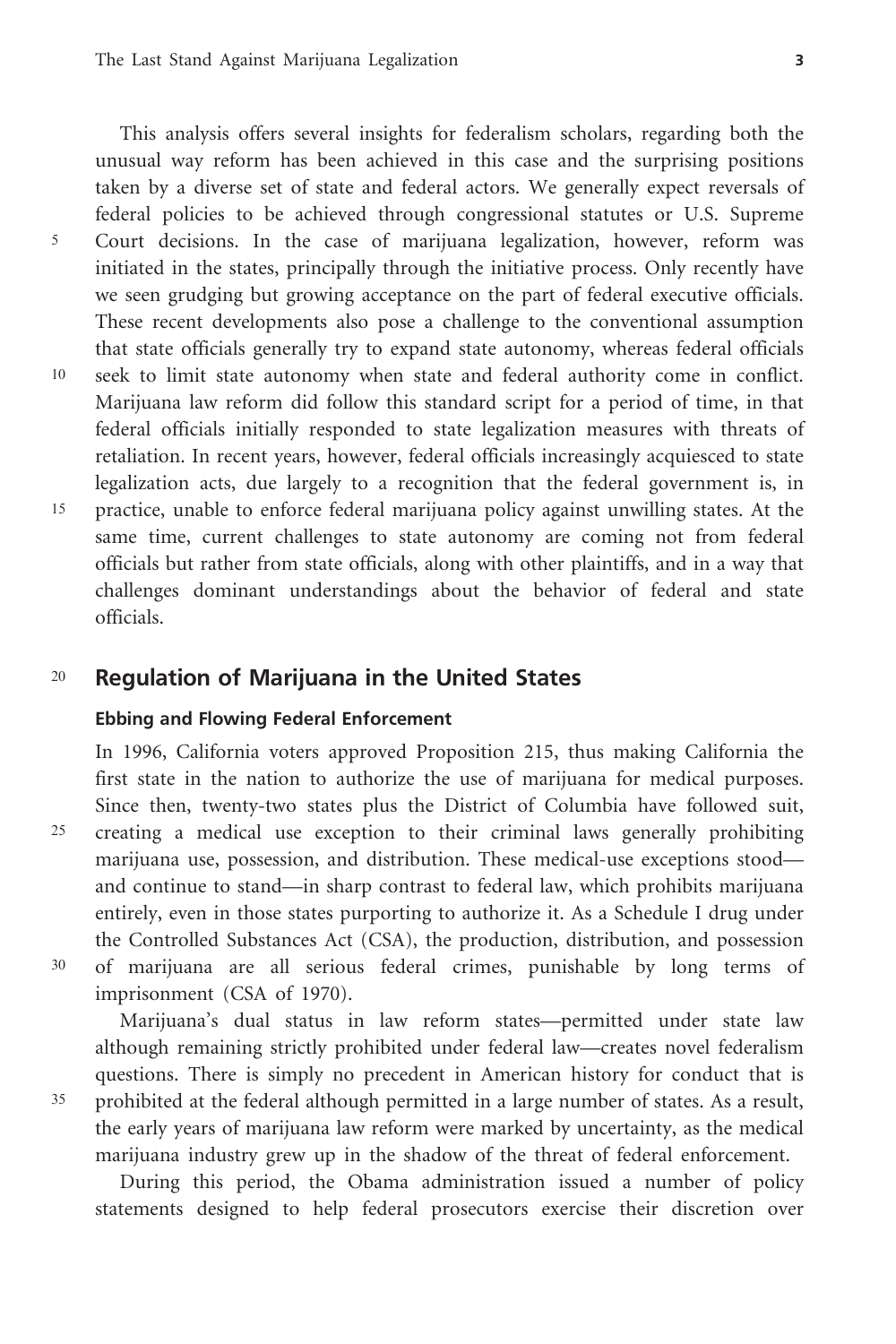marijuana prosecutions in an environment of legal change in the states. Although addressed specifically to the nation's federal prosecutors, these statements were also read like tea leaves by marijuana activists in the states, likely creating more confusion than clarity on the issue. For example, in October 2009 the Obama <sup>5</sup> Administration inadvertently kicked off a boom in medical marijuana dispensaries when it issued the so-called Ogden Memo. That memo read: ''As a general matter, pursuit of [federal] priorities should not focus federal resources in your States on individuals whose actions are in clear and unambiguous compliance with existing state laws providing for the medical use of marijuana.'' [\(Ogden 2009](#page-25-0)) It is true that 10 the Ogden memo was loaded with cautionary language, noting at one point: ''This memorandum is not intended to, does not, and may not be relied upon to create any rights, substantive or procedural, enforceable at law by any party in any matter civil or criminal.'' [\(Ogden 2009](#page-25-0), 2) Nevertheless, it was taken by many to be a green light to the development in the states of commercial marijuana 15 markets.

That this reading was an error was made clear two years later with the circulation of the Cole Memo, which declared: ''The Ogden Memorandum was never intended to shield such activities from federal enforcement action and prosecution, even where those activities purport to comply with state law. Persons 20 who are in the business of cultivating, selling or distributing marijuana, and those who knowingly facilitate such activities, are in violation of the CSA, regardless of state law.'' [\(Cole 2011](#page-23-0)) In other words, the Cole Memo reiterated the federal government's willingness to enforce federal law even in those states that were modifying their own marijuana laws. And during these years the federal 25 government did just that, enforcing the CSA—albeit sporadically—throughout those states that were allowing marijuana to be grown and sold to those who could demonstrate a medical use of the drug ([Kelly 2012;](#page-24-0) [KABC-TV 2011\)](#page-24-0).

During this time, and notwithstanding the new bellicose tone from Washington, nationwide support for marijuana legalization continued to rise, both in public <sup>30</sup> opinion polls and at the ballot boxes. One by one, states joined the list of those permitting medical marijuana use. Meanwhile, an initiative to make marijuana use and possession legal for all adults narrowly failed to pass in California in 2010 [\(California Secretary of State 2010\)](#page-23-0). Although the Obama administration actively opposed the passage of that initiative and threatened to retaliate against the state if <sup>35</sup> it passed, in 2012 it remained largely silent as Colorado and Washington became the first states in the union to actually authorize possession of marijuana by anyone over the age of twenty-one ([Coffman and Neroulias 2012\)](#page-23-0). The federal government's opposition to the prospect of legalization in California and then puzzling silence after it passed in Colorado and Washington—coupled with its <sup>40</sup> willingness to enforce federal law against those in medical marijuana states—led to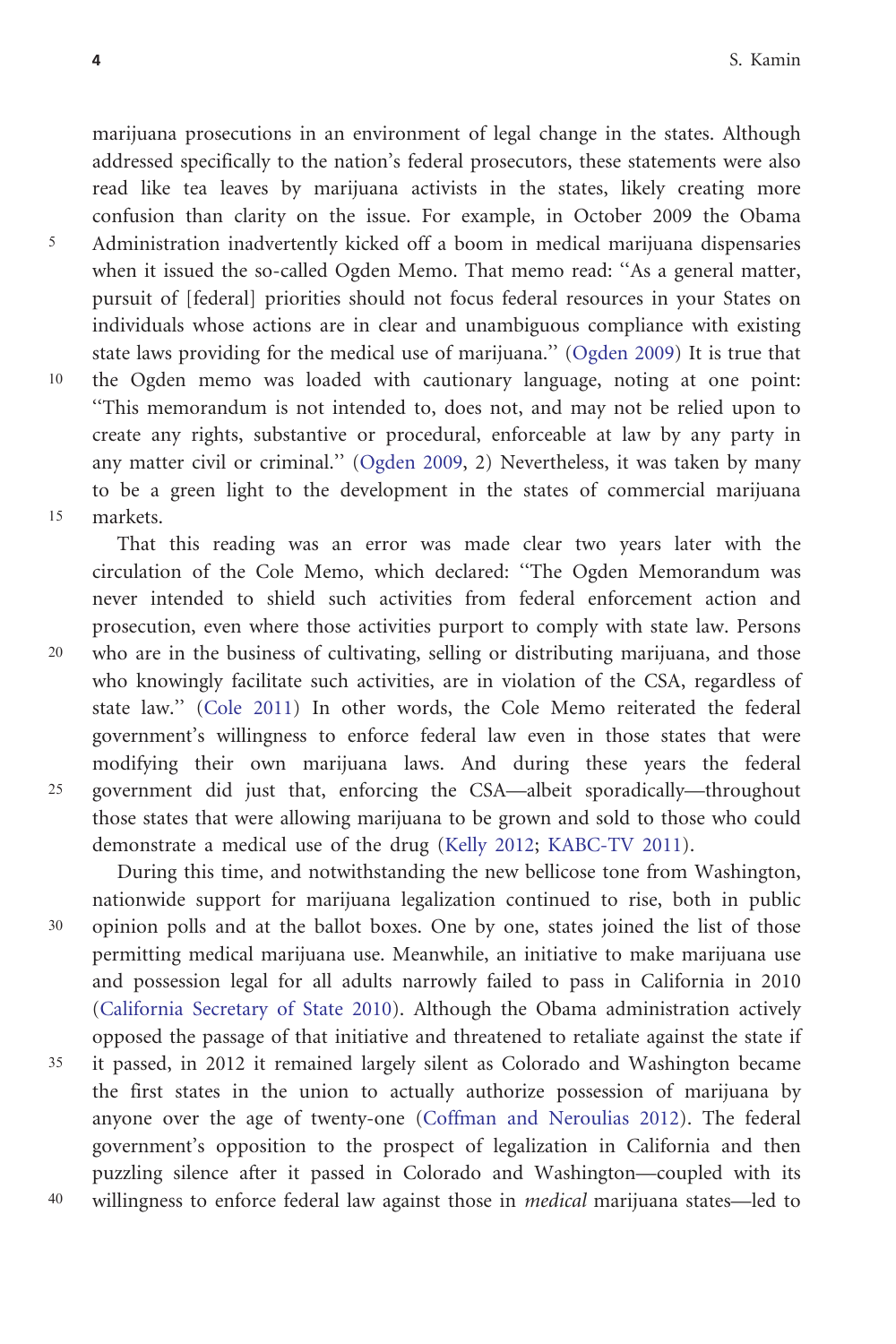wide-spread uncertainty whether the federal government would use its resources to attempt to block legalization efforts in these states and elsewhere.

There followed nine months of uncertainty as Colorado and Washington ramped up their regulatory efforts in the shadow of uneasy silence from the <sup>5</sup> nation's capital. Given the complex nature of this regulatory task facing these states—no jurisdiction in the world had ever legalized, taxed, and regulated marijuana, let alone one within a federal system continuing to prohibit it—the Governors of the two states appealed to the nation's capital for some indication of whether the federal government would seek to block full implementation of the 10 legalization initiatives. Finally, on August 29, 2013, with the issuance of a Second Cole Memo, the federal government announced that it would allow Colorado and Washington to proceed with their tax and regulation experiment:

In jurisdictions that have enacted laws legalizing marijuana in some form and that have also implemented strong and effective regulatory and enforcement 15 systems to control the cultivation, distribution, sale, and possession of marijuana, conduct in compliance with those laws and regulation is less likely to threaten the federal priorities set forth above . . . In those circumstances, consistent with the traditional allocation of federal-state efforts in this area, enforcement of state law by state and local law enforcement and regulatory 20 bodies should remain the primary means of addressing marijuana-related activity. [\(Cole 2013](#page-24-0))

In doing so, the Department of Justice also announced the eight criteria it would be using to monitor state progress on marijuana regulation going forward:

25 The Department in recent years has focused its efforts on certain enforcement priorities that are particularly important to the federal government:

- preventing the distribution of marijuana to minors;
- preventing revenue from the sale of marijuana from going to criminal enterprises, gangs, and cartels;
- <sup>30</sup> preventing the diversion of marijuana from states where it is legal under state law in some form to other states;
	- preventing state authorized marijuana activity from being used as a cover or pretext for the trafficking of other illegal drugs or other illegal activity;
- preventing violence and the use of firearms in the cultivation and distribution of <sup>35</sup> marijuana;
	- preventing drugged driving and the exacerbation of other adverse public health consequences associated with marijuana use;
	- preventing the growing of marijuana on public lands and the attendant public safety and environmental dangers posed by marijuana production on public lands; and
- 40 preventing marijuana possession or use on federal property ([Cole 2013\)](#page-24-0).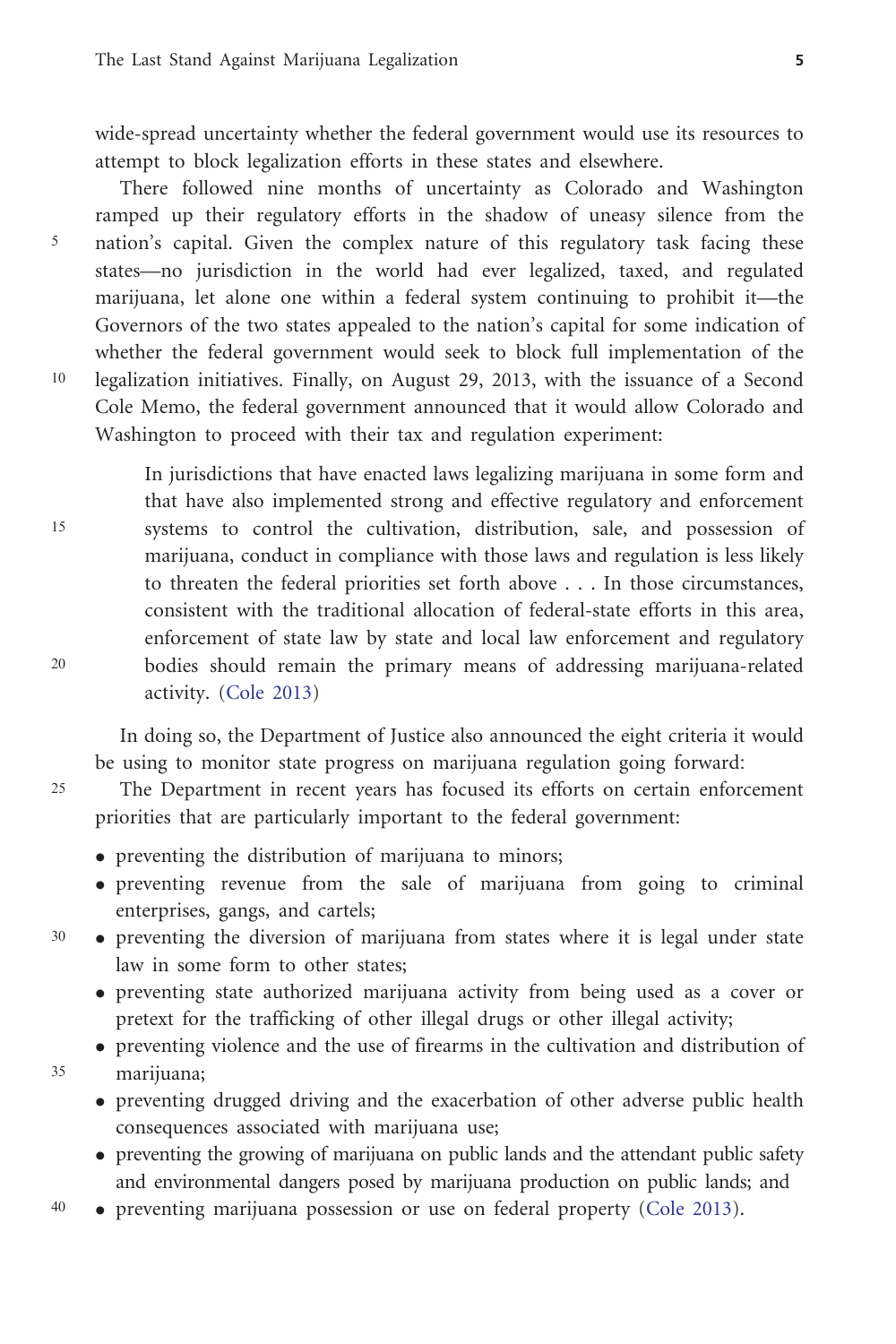#### Uneasy Status Quo

While this announcement of the Obama administration's wait-and-see enforcement position was welcome news in those states engaged in the difficult regulatory work required to tax and regulate marijuana, it is important to understand why this <sup>5</sup> policy pronouncement is far from a solution to the federalism questions raised by marijuana law reform. For one thing, as the torturous history of pronouncements from the Department of Justice makes clear, a statement of nonenforcement from Washington is only effective until that policy is amended. With an election looming in 2016 and a new administration certain to take office, there is no guarantee that 10 the new president and attorney general will share the Obama administration's waitand-see approach. More fundamentally, however, a promise of federal nonenforcement is inherently unsatisfying from the perspective of marijuana reform advocates. Much more follows from marijuana's continuing criminality than just the threat of arrest and prosecution. The fact of marijuana's ongoing criminality 15 colors both the nascent marijuana industry and those who would seek to be its customers.

Even after the federal government made clear that it would not be intervening to block the implementation of marijuana legalization, marijuana remains illegal, creating hurdles for those who would attempt to make a business out of the 20 production and distribution of the drug. The most well known of these obstacles is probably the banking problem ([Hill 2015](#page-24-0)). Marijuana businesses—both medical and retail—have faced an inability to obtain even the most basic of banking services. Dealing in the proceeds of marijuana transactions has always carried with it the threat of money-laundering charges, and the federal government—which is 25 largely responsible for regulating banks—has not hesitated to remind financial institutions of the risks of catering to the marijuana industry ([Cole 2011](#page-23-0)).<sup>1</sup> Although the Justice and Treasury Departments have produced new guidelines for financial institutions dealing with marijuana clients, these new regulations seem to have done little to hurry the availability of banking services to those marijuana <sup>30</sup> businesses that most need them (e.g., [Financial Crimes Enforcement Network](#page-24-0) [\[FinCEN\] 2014\)](#page-24-0).<sup>2</sup>

As a result of the marijuana industry's inability to obtain banking services, marijuana is largely a cash business today with all of the attendant problems that come with it ([Hill 2015](#page-24-0), 6). The irony, of course, is that by keeping marijuana a <sup>35</sup> cash-only business, the federal government is making it increasingly difficult for the states to comply with the announced enforcement criteria on which the federal government has announced they will be judged. Marijuana business owners, knowing they are targets for criminals, may resort to self-help to protect themselves, increasing the possibility that marijuana businesses will become <sup>40</sup> associated with ''violence and the use of firearms'' ([Cole 2013](#page-24-0)). For this reason, the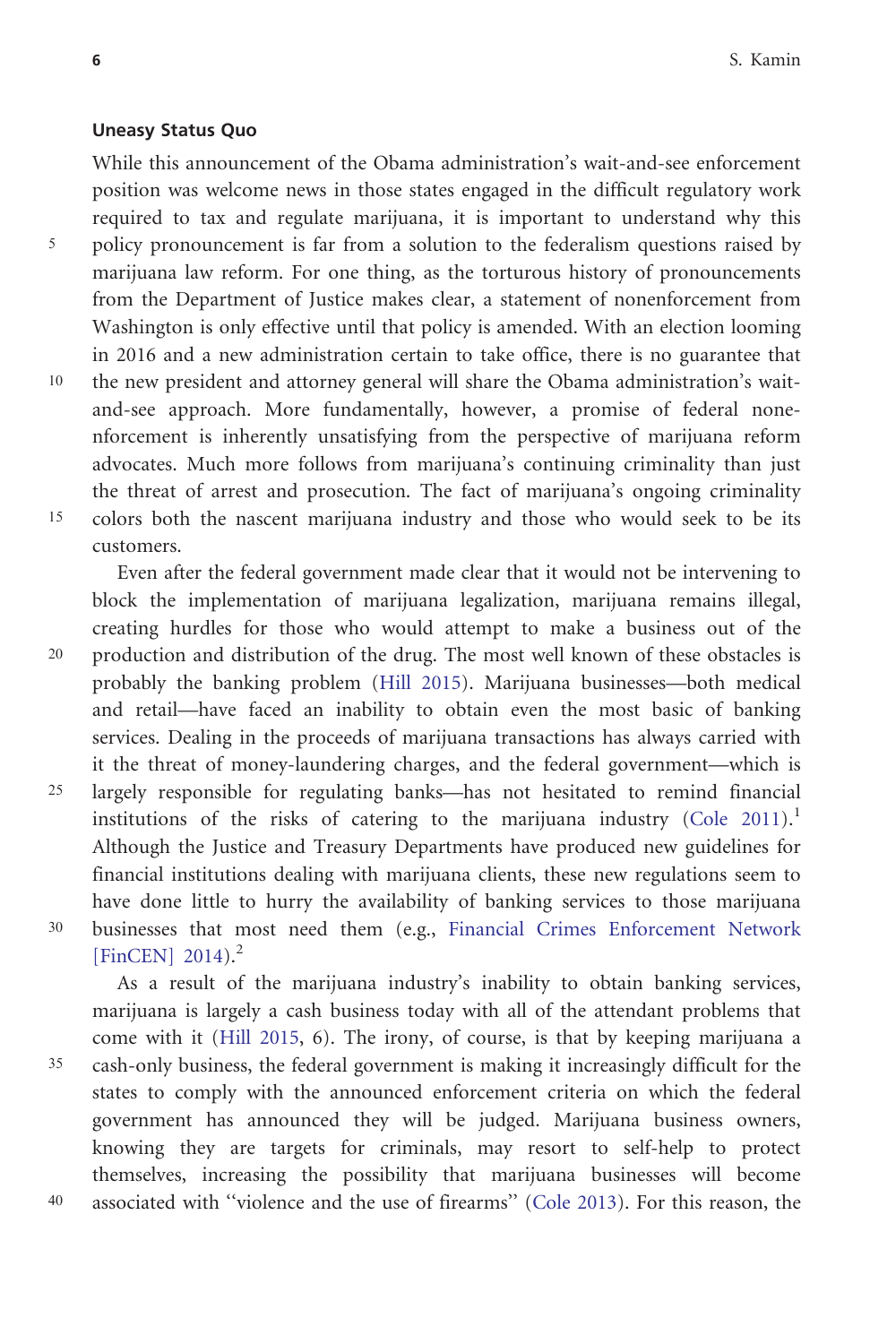interests of the industry and its state regulators are perfectly aligned with regard to banking—the provision of banking services would make life easier and safer for marijuana businesses and would aid regulators in making sure that state regulations were being complied with.

<sup>5</sup> Marijuana businesses also face disadvantageous federal tax rules as a result of the drug's continued federal prohibition. Under a Reagan-era tax provision, those violating the CSA (but not other federal laws) are required to pay taxes on their earnings but are not entitled to take the deductions that other businesses are ([Roche 2013\)](#page-25-0). With the exception of the costs of goods, marijuana businesses must 10 pay federal tax on their gross revenues ([Roche 2013,](#page-25-0) 437). This can have crippling consequences on a growing business; in fact, it is hard to imagine any business that could survive without deducting those things that account for the bulk of ordinary business expenses—rent, insurance, salaries, etc.

For the marijuana consumer things are, if anything, more problematic and less 15 certain than they are for those in the marijuana business. Aside from the remote yet persistent threat of prosecution and incarceration, perhaps the biggest risk marijuana users face is the loss of employment as a result of their marijuana use. The most high-profile case, to come to light, thus far is that of Brandon Coats in Colorado (Coats v. Dish Network, 303 P.3 d 147 [2013]). Mr. Coats, a quadriplegic 20 who uses medical marijuana to control seizures was fired by his employer for testing positive for marijuana even though there was no evidence in the record that he was ever impaired during work hours. He complained that the state's lawful offduty conduct statute precluded his termination for using marijuana in compliance with state law, but both the state trial and intermediate appellate courts disagreed, 25 reasoning that ''because plaintiff's state-licensed medical marijuana use was, at the time of his termination, subject to and prohibited by federal law, we conclude that it was not 'lawful activity.' " (Coats v. Dish Network, 152).

As serious as it is, losing one's livelihood is only one of the many risks still being taken by those choosing to use marijuana consistent with the laws of their states. <sup>30</sup> Hence, for example, the Aid Elimination Penalty of the Higher Education Act, 20 USC  $§$  1091, delays or denies federal financial aid to those convicted of drug crimes in either state or federal court. Since going into effect in 2000, up to 200,000 students have been rendered ineligible for federal aid under the law (Students for Sensible Drug Policy n.d.). Furthermore, parents who use marijuana risk losing <sup>35</sup> their parental rights if their use of marijuana is found to be detrimental to the safety of their minor children. For example, the case of five-month-old Bree Green made headlines in 2013 when she was taken from her parents by Michigan Child Protective Services after reports of marijuana being present in the home. Although her mother was a licensed marijuana care-giver under state law, the child was <sup>40</sup> nonetheless removed from the home [\(Palmer 2013\)](#page-25-0).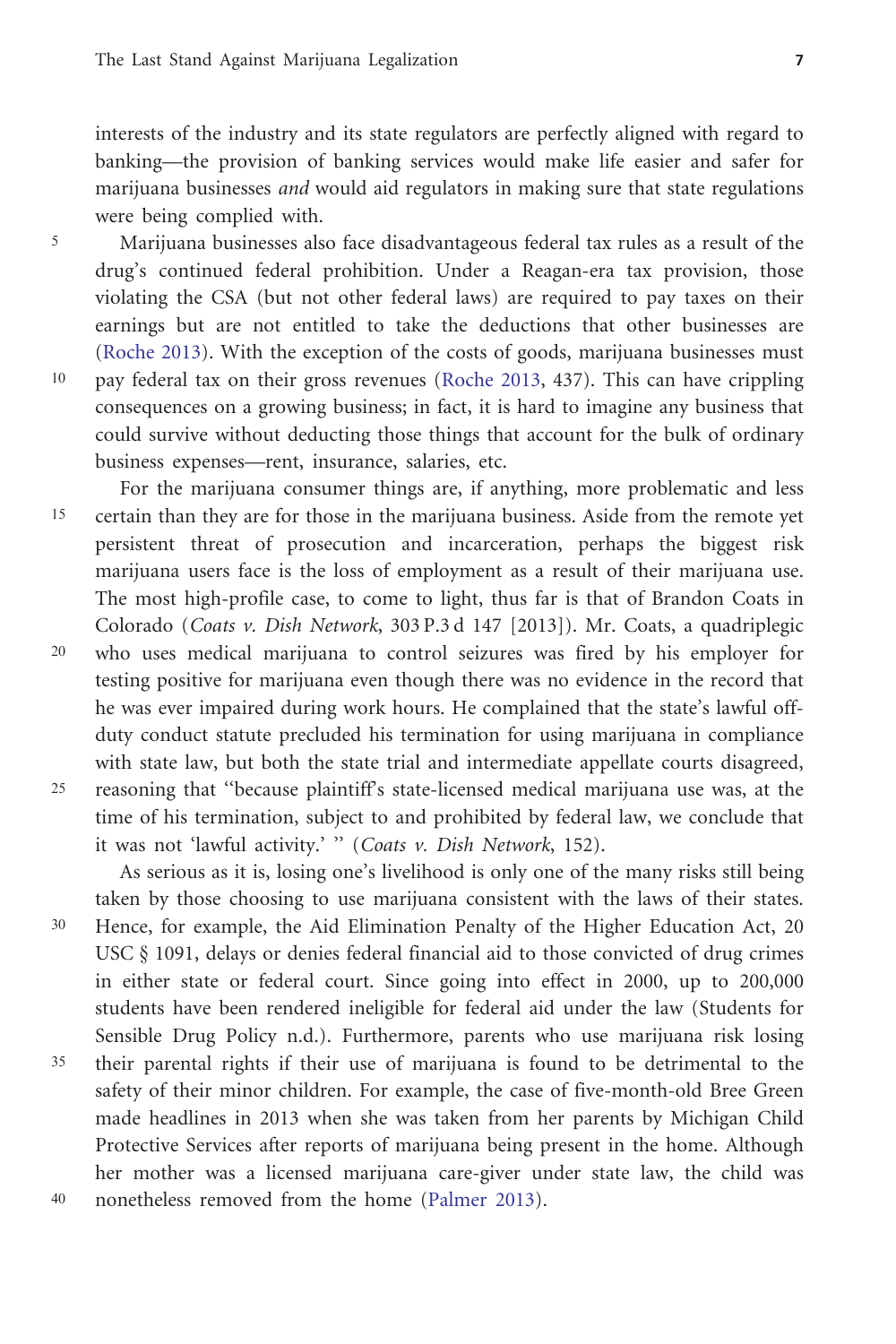Even this partial list of the negative consequences stemming from marijuana's continuing illegality under federal law should make clear that even a federal promise not to prosecute marijuana users and businesses results in a status quo that is unsatisfying from the perspective of a number of political actors, including <sup>5</sup> but not limited to citizens and state officials seeking enhanced autonomy regarding regulation of marijuana.<sup>3</sup> It leaves those, both in the marijuana business and using marijuana pursuant to state law, without a full understanding of their rights or an appreciation of the risks associated with their conduct. It is not surprising, therefore, that advocates of marijuana law reform have pressed federal officials to 10 take further steps to relax or even cease enforcement of the CSA in states with contrary policies. Furthermore, as we will see below, the status quo is unsatisfying to those in favor of the federal prohibition as well; to many of them, the promise not to enforce the CSA is nothing more than an abdication of the Obama administration's obligation to enforce the law as written. It is this frustration that 15 has led to the recent litigation over the validity of state marijuana laws.

# Federalism and Marijuana Regulation

In seeking to bring about change in federal marijuana policy, reformers have enjoyed little success pressing their case in the U.S. Supreme Court, which has made clear that Congress possesses broad authority to regulate marijuana and that 20 the Justice Department may enforce those regulations even in states legalizing marijuana. There are limits, however, on what the federal government may force the states to do on its behalf; the anti-commandeering principle of the Tenth Amendment operates as a significant drag on the federal government's ability to impose a uniform drug policy on the states. Furthermore, the Obama <sup>25</sup> administration seemed to grow weary of enforcing the federal marijuana prohibition in the states, leading the Justice Department to issue a series of memos tacitly endorsing marijuana reform in the states and, most recently, in Indian Country. In terms of congressional action, various bills to amend the CSA by limiting its applicability in marijuana reform states have attracted support from <sup>30</sup> a bipartisan and diverse cast of house and senate members and generated more attention than in prior years. The main congressional action to date, is a Fiscal Year 2015 appropriations act provision prohibiting use of federal funds to enforce the CSA against persons in medical-use states; although the exact protections afforded by this measure are unclear, it stands as an indication of Congress' increasing

<sup>35</sup> willingness to move away from an absolute marijuana prohibition.

#### Supreme Court Doctrine

The U.S. Supreme Court has made clear that Congress has the authority, quite broadly, to regulate marijuana throughout the country. In Gonzales v. Raich, 545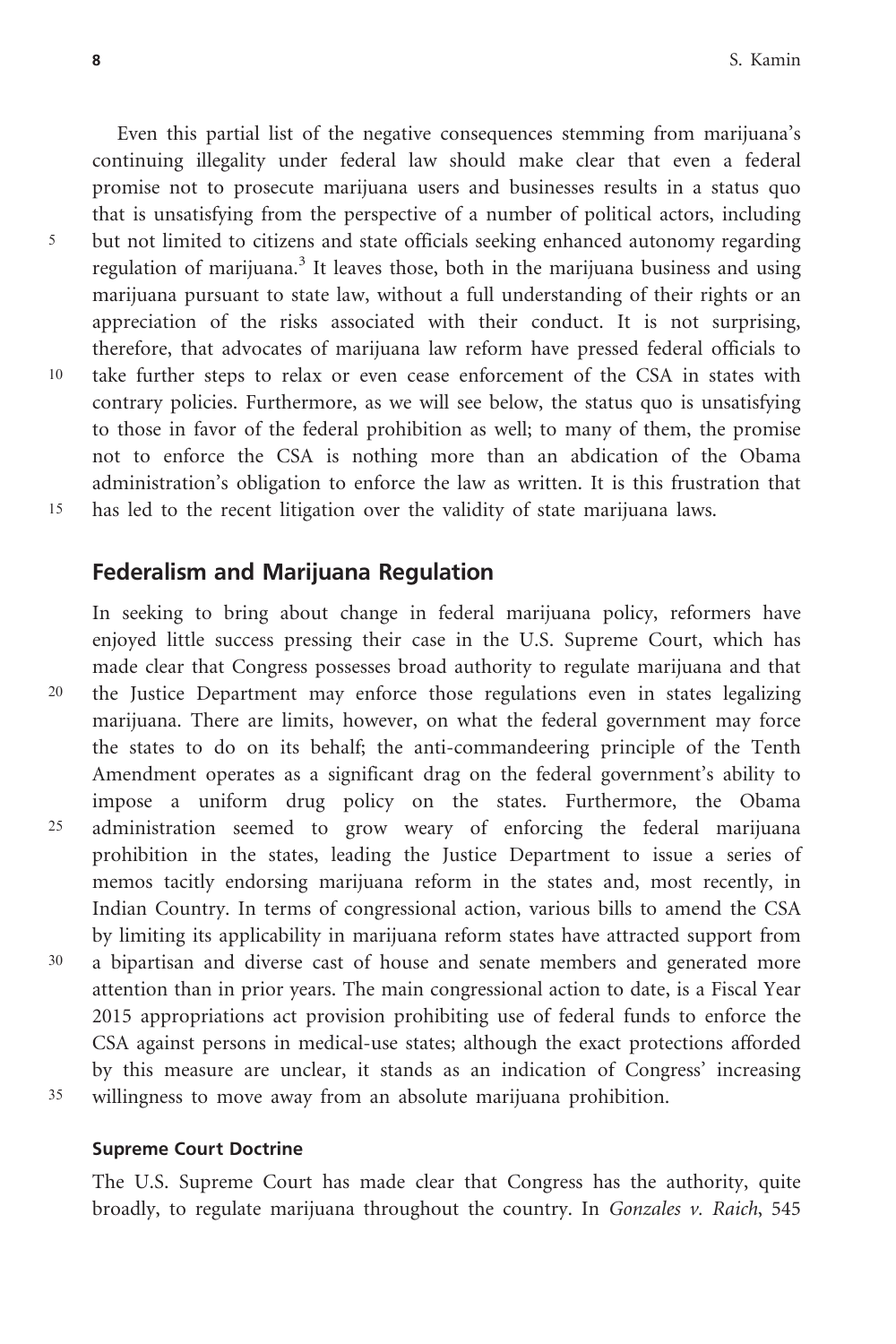U.S. 1 (2005), the Supreme Court rejected a Commerce Clause challenge to the CSA, finding that even marijuana grown on a patient's own property for her own use had an effect on the interstate market for marijuana and was thus within Congress' reach. What is more, in United States v. Oakland Cannabis Buyers' <sup>5</sup> Collective, 532 U.S. 483 (2001), the Supreme Court made explicit what the CSA clearly implies: it is no defense in a federal prosecution under CSA that the defendant was acting in compliance with applicable state law. Together, these cases solidify the power of the federal government to criminalize all marijuana conduct and to enforce that law even in states coming to a very different conclusion about 10 the propriety of such conduct.

Beyond these foundational principles, however, things are not quite so clear. Although federal law remains the law of the land and applies with equal force throughout the country regardless of state law to the contrary, the reality is that the federal government is dependent upon the states for the effectuation of marijuana 15 policy. Although the CSA has been the eight-hundred pound gorilla of marijuana prohibition, in reality the federal government does a vanishingly small amount of the drug enforcement that occurs in the United States each year; nearly everyone arrested on marijuana charges is arrested under state rather than federal authority ([Marijuana Policy Project 2013](#page-24-0), 2). It is equally clear that the federal government 20 cannot simply outsource the enforcement of federal law to unwilling state governments in Printz v. United States, 521 U.S. 898 (1997), the Court held that although states are free to cooperate in the enforcement of federal law if they wish to do so, state apparatuses cannot be conscripted into the service of federal policy: ''The Federal Government may neither issue directives requiring the States to 25 address particular problems, nor command the States' officers, or those of their political subdivisions, to administer or enforce a federal regulatory program. It matters not whether policymaking is involved, and no case-by-case weighing of the burdens or benefits is necessary; such commands are fundamentally incompatible with our constitutional system of dual sovereignty." (Printz  $v$ . U.S., 935) Thus, <sup>30</sup> although the federal government may arrest anyone in any state who is producing

or selling marijuana, it lacks the resources (and, quite clearly, the will) to arrest, prosecute, and incarcerate all of those who are not in compliance with federal law. It is for this reason that much of the speculation after the passage of

Amendment 64 in Colorado and Initiative 502 in Washington State in 2012 focused <sup>35</sup> not on the threat of increased prosecutions under federal law, but rather on legal action by the federal government to curtail the nascent regulatory processes. In particular, the states feared that the federal government would sue to prevent the implementation of the new regulatory regimes as it had sued just a few years earlier to enjoin the operation of Arizona's new immigration regulations. Arizona v. <sup>40</sup> United States, 132 S.Ct. 2492 (2012). It was with such a suit in mind that the governors of Washington and Colorado appealed to the federal government for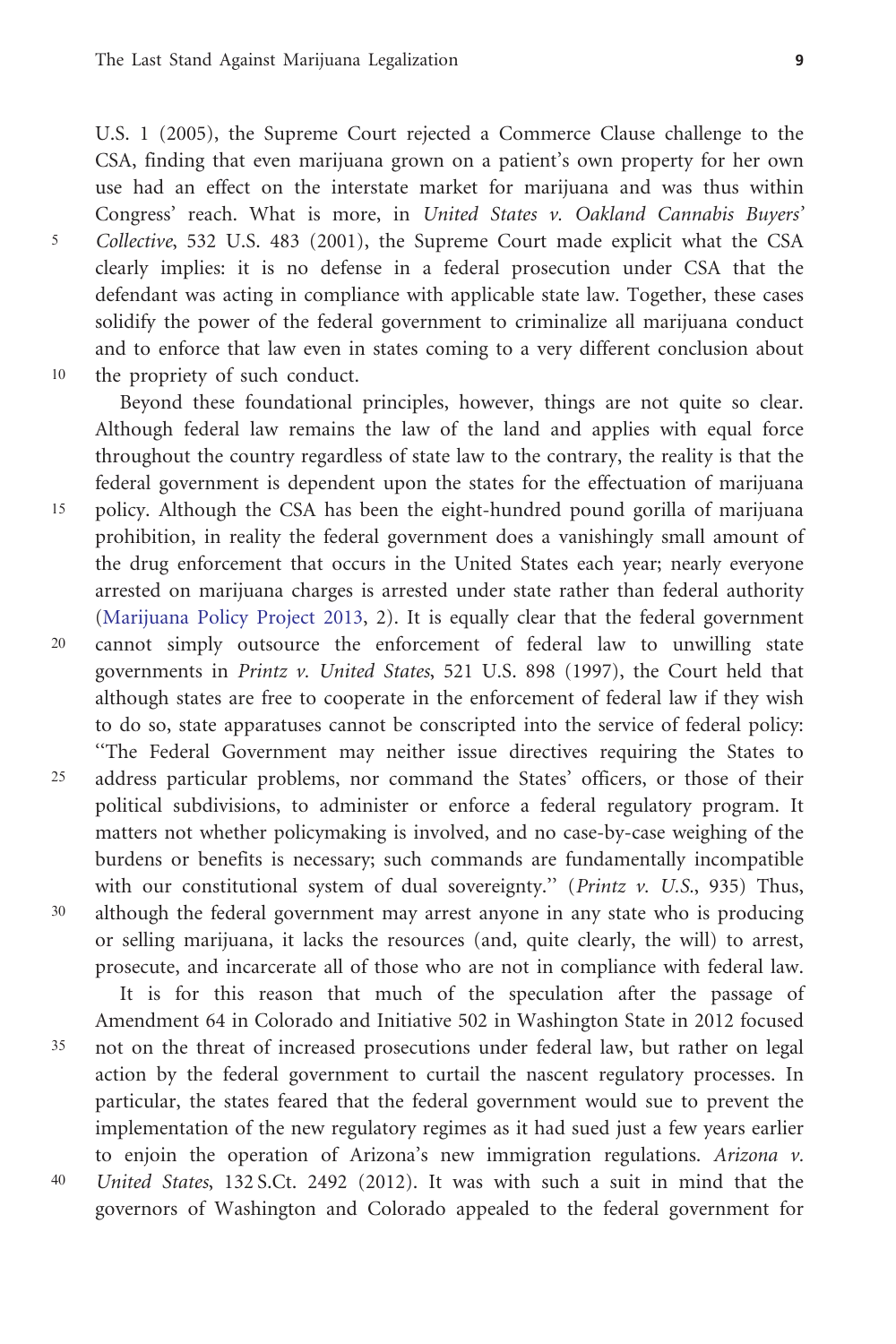guidance regarding the federal government's enforcement intentions; with heavy regulatory work ahead of them, the states wanted some assurance that their regulations would not be immediately undone by federal legal action.

#### Executive Branch Actions

- 5 As we have seen, the U.S. Justice Department announced in August 2013 that it would allow marijuana regulations to proceed in the states so long as eight enforcement priorities were complied with. This pronouncement forestalled, at least for the moment, the threat of a federal preemption suit in the federal courts. More than that, however, it seemed to signal a significant, if not radical, change at the 10 federal level with regard to marijuana policy. For example, in January 2014 President Obama told the New Yorker magazine that he thought that marijuana was less dangerous than alcohol and expressed his thoughts on marijuana law reform in the states that: ''it's important for it to go forward because it's important for society not to have a situation in which a large portion of people have at one time <sup>15</sup> or another broken the law and only a select few get punished" ([Remnick 2014](#page-25-0)).<sup>4</sup> Obama's departing Attorney General Eric Holder—whose intervention in California was one of the factors that doomed Proposition 19 in California in 2010—also seemed to have an evolution in his views on the subject. When asked in late 2014 if he would support the rescheduling of marijuana, he seemed quite open to the idea:
- 20 I think it's certainly a question we need to ask ourselves, whether or not marijuana is as serious of a drug as heroin. Especially given what we've seen recently with regard to heroin – the progression of people from using opioids to heroin use, the spread and the destruction that heroin has perpetrated all around our country. And to see by contrast, what the impact is of marijuana <sup>25</sup> use. Now it can be destructive if used in certain ways, but the question of whether or not they should be in the same category is something that we need to ask ourselves and use science as the basis for making that determination [\(Ferner 2014\)](#page-24-0).
- What is more, the executive branch's apparent change in direction was not limited <sup>30</sup> to unofficial statements given in interviews given by senior members of the administration. For example, the Obama administration surprised many when it announced, apparently unprovoked, a memo indicating that it would treat marijuana in Indian Country the same way it does in states legalizing marijuana for some purposes. The memo, dated October 2014 but first made public in December <sup>35</sup> 2014, stated in part: ''The eight priorities in the Cole Memorandum will guide United States Attorneys' marijuana enforcement efforts in Indian Country, including in the event that sovereign Indian Nations seek to legalize the cultivation or use of marijuana in Indian Country'' [\(Wilkinson 2014\)](#page-25-0). There had not been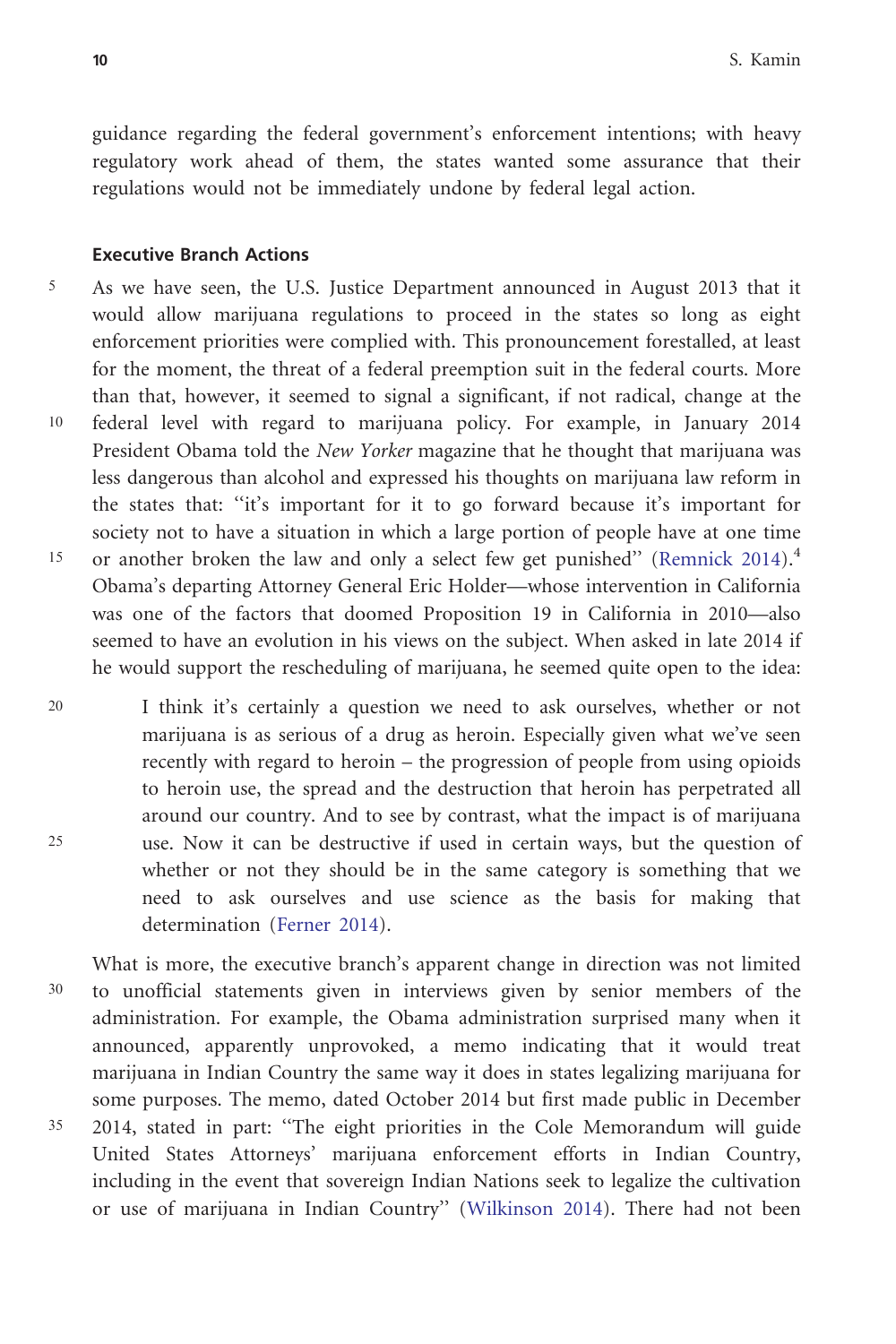much controversy with regard to marijuana production and sale on tribal lands prior to the issuance of this directive. Even more than the issuance of the Ogden memo nearly six years earlier, this pronouncement seemed like little more than an invitation to the nation's Indian tribes to consider the production of marijuana. <sup>5</sup> Taken together with the FinCEN guidance regarding banking and the second Cole Memo issued in 2013, all of these statements—both official and unofficial—provide mounting evidence of a much more cooperative approach to marijuana federalism within the Obama administration.

#### Congressional Actions and Proposals

10 During this period developments in Congress also seemed to signal an interest on the part of many legislators in significantly curtailing federal prohibition. For example, the [Regulate Marijuana like Alcohol Act \(2015\)](#page-25-0) was introduced in the House by Colorado Representative Jared Polis. The name of the measure should be familiar; this was the appellation given to Amendment 64, Colorado's 2012 15 marijuana legalization initiative. Polis' bill would remove marijuana from the CSA, retaining punishments only for the international trafficking of the drug. Similarly, Representative Earl Blumenauer of Oregon introduced the [Marijuana Tax Revenue](#page-25-0) [Act \(2015\)](#page-25-0), calling for the federal taxing of adult-use marijuana (medical marijuana would be immune from tax under the provision). The introduction of these bills 20 was not new; similar bills had been before Congress for years, rarely generating much traction.

The largest change, though, and one that actually made its way into law, was likely the quietest. Buried in the massive year-end budget resolution that passed Congress in late 2014, in paragraph 538, was a prohibition on the use of <sup>25</sup> government funds to impede state medical marijuana laws:

None of the funds made available in this Act to the Department of Justice may be used . . . to prevent such States from implementing their own State laws that authorize the use, distribution, possession, or cultivation of medical marijuana. (Consolidated and Further Continuing Appropriations Act, 2015, <sup>30</sup> para. 538)

When President Obama signed this spending bill on December 16, 2014 press reports trumpeted this provision as the end of the federal war on medical marijuana in the states (e.g., [Halper 2014\)](#page-24-0). To many, this provision seemed to be the solidifying into law of the Second Cole Memo's wait-and-see approach; <sup>35</sup> paragraph 538 appeared to give state marijuana law reform experiments the explicit federal protection they had been craving. It is not clear, however, exactly what the provision means. Certainly, it would seem to prohibit the Department of Justice from suing to enjoin or prevent the implementation of medical marijuana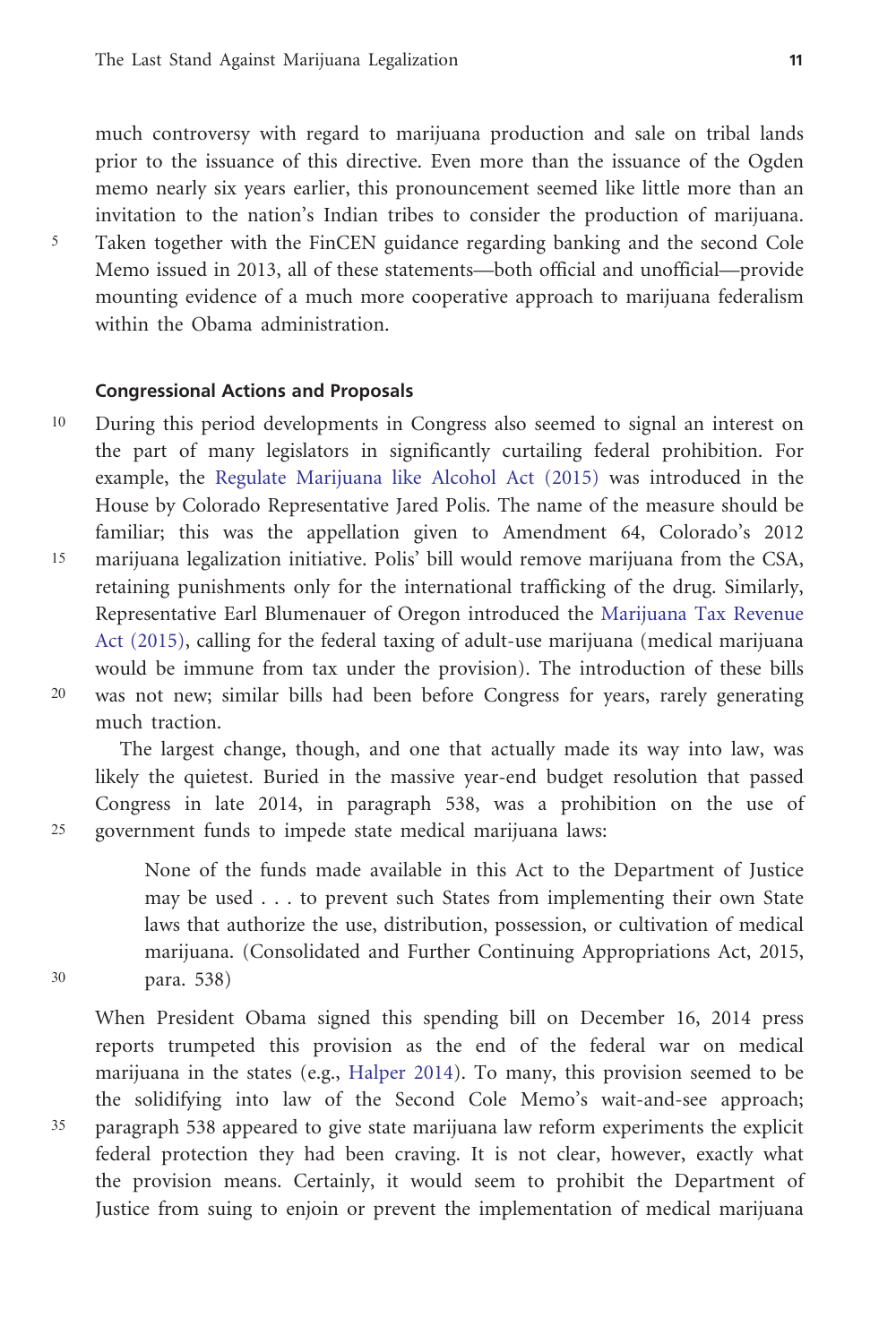provisions in the states. Whether it would preclude all federal law enforcement action against those acting in compliance with state law, however, is another question.<sup>5</sup> Certainly, if that were Congress' intention, such a provision would be easy enough to draft.<sup>6</sup> But what is more, this spending provision does not legalize <sup>5</sup> marijuana, it merely makes the enforcement of existing federal prohibition more difficult. As discussed in the previous section, it is the illegality of marijuana at the federal level that causes so many of the problems seen at the state level. The 2014 spending bill does nothing to change this.

Other bills that would radically transform the federal prohibition are in the 10 works as well. In early 2015, three prominent senators—Cory Booker (D-NJ), Kirsten Gillibrand (D-NY), and Rand Paul (R-KY)—introduced the Compassionate Access, Research Expansion, and Respect States (CARERS) Act (2015). The CARERS Act would make the CSA inapplicable to those acting in compliance with their state's medical marijuana laws and would immediately make banking available 15 to all marijuana businesses. It would also allow increased medical experimentation on marijuana's effects and remove entirely from the CSA low potency marijuana products used to treat medical conditions. Unlike the appropriations bill passed in 2014, the CARERS Act would make marijuana conduct in law reform states legal rather than simply immune from prosecution. The CARERS Act, like the bills 20 introduced by Representatives Blumenauer and Polis, is thus as close to a repeal of the CSA as we are likely to see in the near term. What is more, because it has been proposed by a bipartisan coalition of well-known senators from states at the fringes of marijuana law reform, it is likely to be taken far more seriously than the annual updates sponsored by marijuana's two principal advocates in Congress.<sup>7</sup>

# $25$  Lawsuits

With the Obama administration's increasing acceptance of state marijuana legalization and growing support in Congress for measures curtailing enforcement of the CSA, a number of other actors stepped into the void. Angered that the federal government had moved away from enforcement of the CSA in marijuana <sup>30</sup> law reform states and the apparent changing mood in Washington, state governments, public officials, and private individuals began suing Colorado entities—both public and private—seeking to undo marijuana legalization there.

On December 17, 2014, the states of Oklahoma and Nebraska sought to sue Colorado in the U.S. Supreme Court (Nebraska and Oklahoma v. Colorado). The <sup>35</sup> states alleged that the taxation and regulation of marijuana in Colorado created a casus belli<sup>8</sup>-they argued that marijuana flooding into their states across the Colorado border created negative consequences including increased law enforcement and court expenditures. Although the states did not ask for money damages, they did ask the Supreme Court to declare Colorado's regulatory regime preempted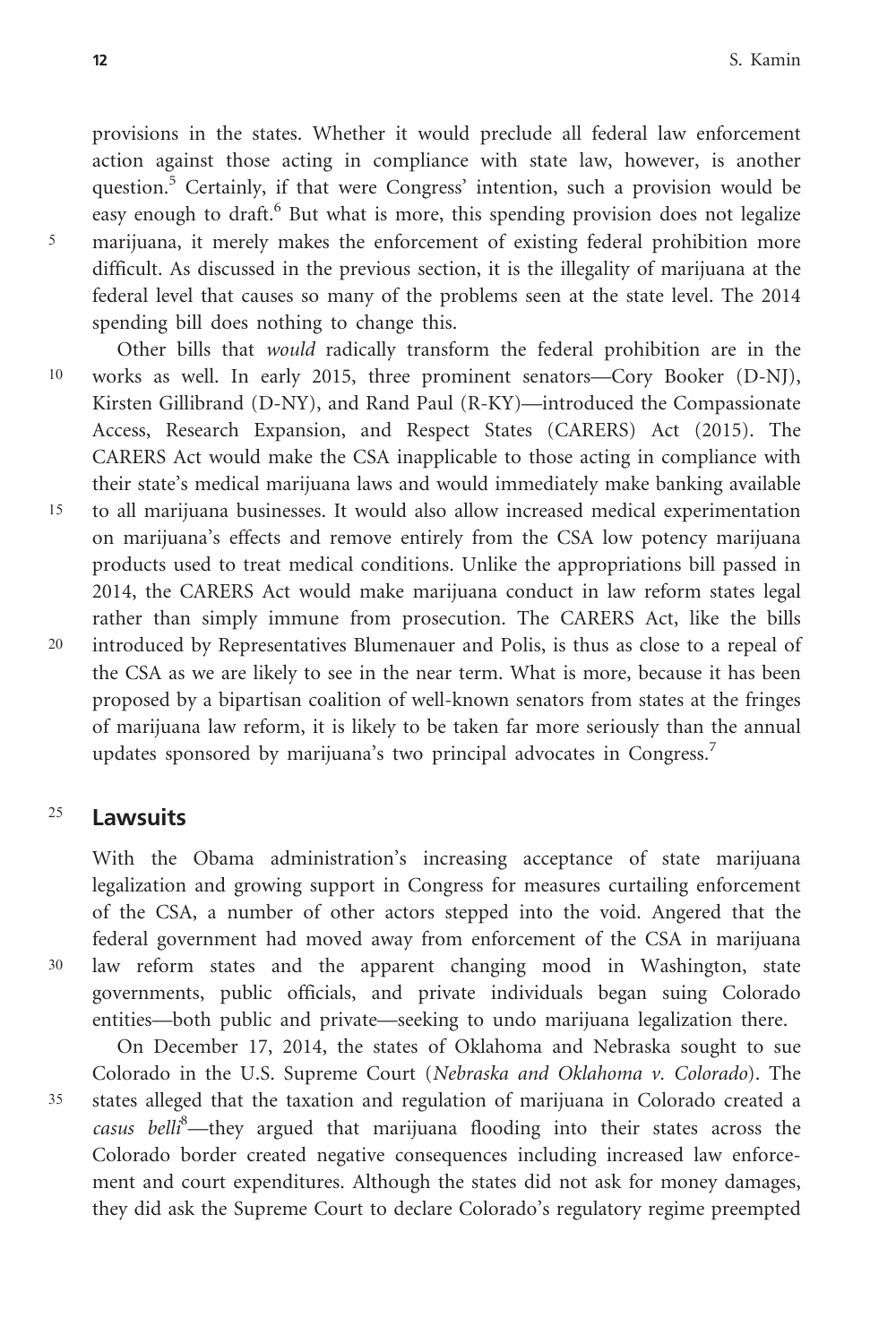by the CSA. Except for the fact that the neighboring states were standing in for the federal government, the Oklahoma and Nebraska lawsuit was in many ways the one that marijuana law reform proponents had been girding for since the passage of legalization initiatives in 2012.

<sup>5</sup> If the Oklahoma and Nebraska suit was largely by the book, the next set of suits that were filed was anything but. In February 2015 two private plaintiffs brought suits under the Racketeer-Influenced and Corrupt Organizations (RICO) Act naming a number of defendants including marijuana businesses, their financiers, insurers, contractors, and the state and local entities that had licensed them (Safe

- 10 Streets Alliance, Phillis Windy Hope Reilly, and Michael P. Reilly v. Alternative Holistic Healing, 1:15-cv-00349; Safe Streets Alliance and New Vision Hotels Two, LLC v. Medical Marijuana of the Rockies,  $1:15$ -cv-00350).<sup>9</sup> These suits alleged that the imminent opening of two licensed marijuana businesses has caused the plaintiffs and would continue to cause the plaintiffs harm. In one suit, an hotelier 15 alleged that the planned opening of a marijuana dispensary in the same retail complex has led to guest cancellations; in the other, a rural land owner alleged that her enjoyment of her property has been hampered by the construction of a marijuana cultivation facility on the adjacent property.
- The final barrage (to date) came the next month when a number of sheriffs 20 from Colorado and neighboring states sued seeking to enjoin both Colorado's regulatory regime and its decision to legalize marijuana for adult users. The sheriffs argue that ''[t]he formulation of policy for controlling and regulating these controlled substances and for balancing of controlled-substances regulation, possession, and distribution priorities is a matter exclusively reserved for the federal 25 government. Such regulations do not fall within the state's traditional police powers and remain the exclusive province of the federal government" (Smith et al. v. Hickenlooper, 1:15-cv-00462, Plaintiffs' Complaint, para. 38). Because sheriffs are sworn to uphold both the state and federal constitutions, the suit alleges, the passage of Amendment 64 and its implementing legislation place the plaintiffs in an <sup>30</sup> unresolvable bind—they simply cannot uphold both oaths (Smith et al. v. Hickenlooper, Plaintiffs' Complaint, para. 78).

As I explain below, I believe all three sets of suits are without merit. They are important for these purposes, though, because they represent the last stand of marijuana law reform opponents against a steady stream of legislative and voter <sup>35</sup> victories for marijuana law reformers. Faced with the prospect of legalization in as many as a half-dozen additional states by 2016, those seeking to maintain the federal prohibition seem to have realized that if they did not act soon, events on the ground would leave them behind. These suits represent a Battle of the Bulge—a last desperate offensive by an army in full retreat. Additionally, and of particular <sup>40</sup> note for federalism scholars, these lawsuits seeking to limit state autonomy regarding marijuana regulation have been filed not by federal officials seeking to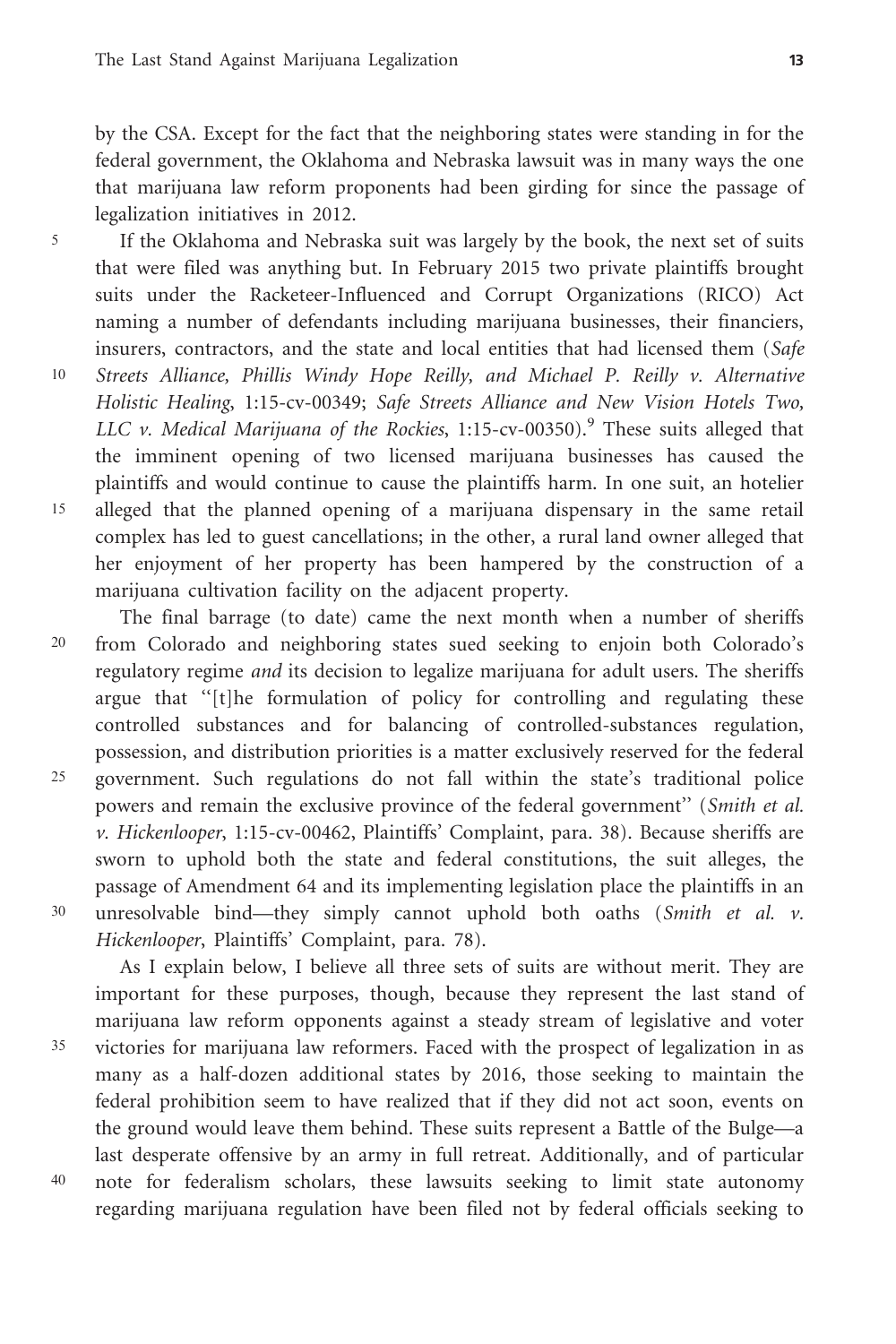maintain their own authority but by state governments and officials, along with a range of private plaintiffs.

#### The Oklahoma and Nebraska Preemption Lawsuits

A number of potential criticisms could be leveled at the Oklahoma and Nebraska <sup>5</sup> lawsuits. First, the complaints are pled in a very bare bones manner, filled with allegations of injury that call on a court to make many significant logical leaps. When plaintiffs allege that their enforcement costs have increased as a result of marijuana flowing into (or through) their states from Colorado they are susceptible to the criticism that they have either chosen to increase their marijuana 10 enforcement efforts or else have shifted their enforcement efforts from targeting marijuana imported from Mexico or California to targeting marijuana imported from Colorado. In either event, the state cannot sue Colorado because it has chosen to reassign its own enforcement priorities. Absent some objective showing of increased drug trafficking, it simply does not follow from the fact that the plaintiff 15 states are spending more on marijuana interdiction than they were prior to the passage of Amendment 64 that they have been harmed by Colorado's decision to tax and regulate marijuana rather than prohibit it.

Although issues of this sort could be solved through amended pleading, other, more fundamental, obstacles remain in the path of the plaintiff states. For example, 20 the conduct about which the states complain—the importation of marijuana from Colorado into Oklahoma and Nebraska—is conduct that is illegal under the laws of the federal government, Oklahoma, Nebraska, *and* Colorado. Thus, the states are complaining not about Colorado's regulation of adult use marijuana but about those criminals who are not complying with those regulations. As the U.S. Supreme <sup>25</sup> Court has made clear, when challenging government conduct, ''there must be a causal connection between the injury and the conduct complained of – the injury has to be 'fairly . . . trace[able] to the challenged action of the defendant, and not . . . the] result [of] the independent action of some third party not before the court' '' (Lujan v. Defenders of Wildlife, 504 U.S. 555, 560–61 [1992], internal citation <sup>30</sup> omitted). Here, there is no plausible argument that it is agents of the state of Colorado that are directly causing harm to the plaintiff states.

Even more fundamental, though, is the central legal question raised by the Oklahoma and Nebraska suit and, at least in part, by each of the others that has been filed to date: whether Colorado's regulatory regime is preempted by the CSA. As the <sup>35</sup> most anticipated and straightforward of the lawsuits filed against Colorado, the Oklahoma and Nebraska suit is probably the one that has been most fully theorized by scholars. A number of authors (e.g., [Mikos 2009,](#page-25-0) 1446)—myself included—have written on the topic of whether state marijuana regulation is preempted by existing federal law, and the clear consensus seems to be that they are not.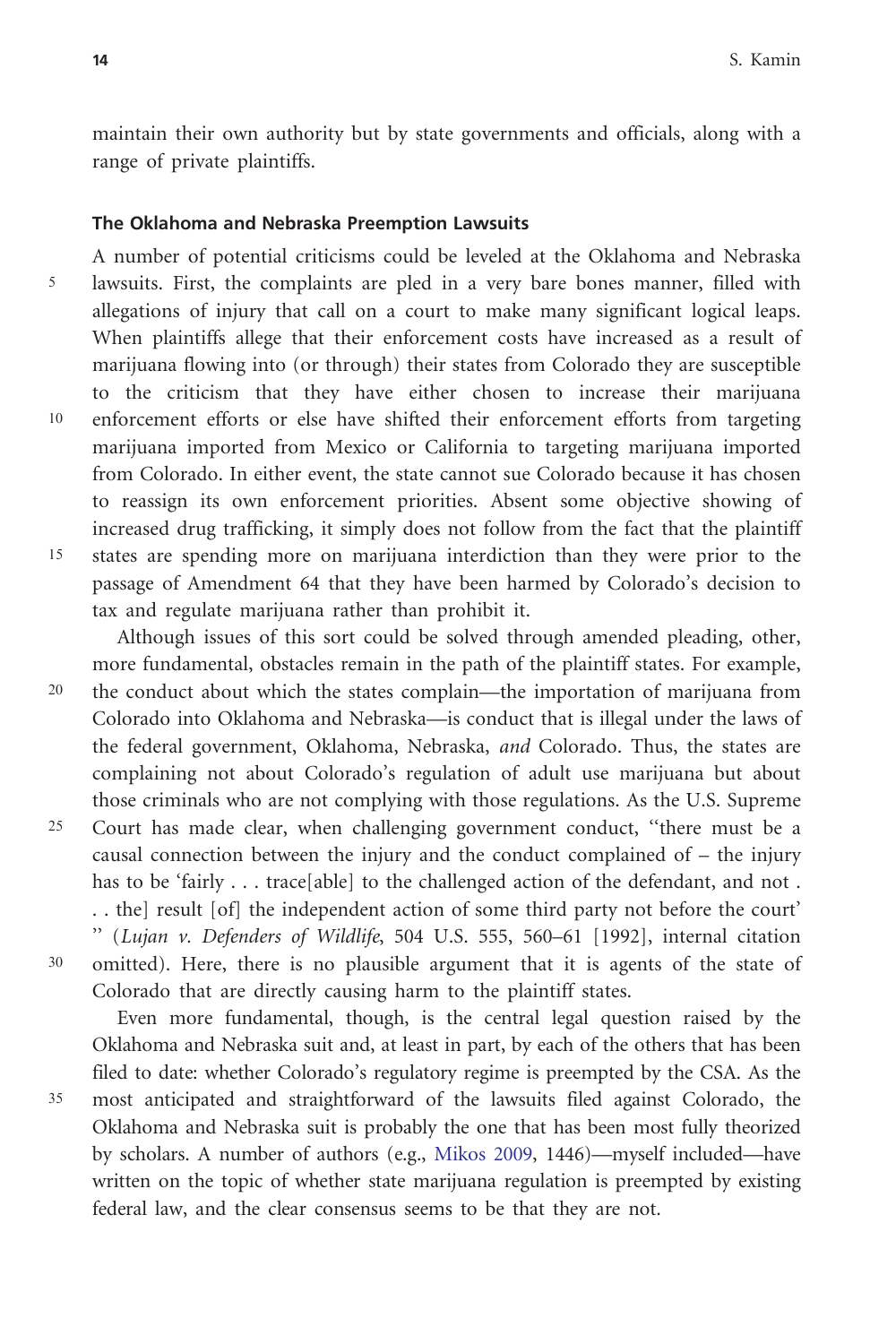This result might seem counterintuitive. If, as the plaintiff states rightly allege, the goal of the CSA is to treat marijuana as a criminal substance—a substance with no legitimate medical use and a high likelihood of abuse—then the decisions of the several states to treat marijuana as medicine and a potential source of revenue are <sup>5</sup> clearly in tension with that federal policy. But tension between state and federal law is not nearly enough to make out a claim that the state law is preempted. Preemption is, in all areas where the federal government may legislate, a question of Congressional intent [\(Kamin 2012,](#page-24-0) 158). Should it choose to do so, Congress could invalidate all state marijuana laws, even those that are functionally identical 10 to the CSA; although it does not have the resources to do so, the federal government could choose to be the sole regulator of marijuana in the United States. But this, it quite clearly chose not to do. Instead, Congress preempted only those state laws that stood as a positive conflict with federal law such that the two cannot be read together.<sup>10</sup> The preemption language Congress used in the CSA has 15 been read—albeit not in another context—to preempt only those state laws that make it impossible for an individual to comply with both federal and state law ([Chemerinsky et al. 2015](#page-23-0)).<sup>11</sup> It is only in such situations that the two laws cannot be read together. It is easy enough for a Coloradan to comply with both state and federal marijuana laws: she need only avoid all marijuana conduct to do so. 20 Because Colorado's regulations do not require anyone to violate the CSA, therefore, they do not create a direct conflict with federal law.

Even when Congress has clearly indicated its desire only to preempt only those state laws that present a positive conflict with federal law, courts sometimes nonetheless apply a broader obstacle preemption analysis.

<sup>25</sup> Under obstacle preemption, whether a state law presents a sufficient obstacle is a matter of judgment, to be informed by examining the federal statute as a whole and identifying its purpose and intended effects: for when the question is whether a federal act overrides a state law, the entire scheme of the statute must be considered and that which needs must be implied is of no less force <sup>30</sup> than that which is expressed. If the purpose of the act cannot otherwise be accomplished–if its operation within its chosen field else must be frustrated and its provisions be refused their natural effect–the state law must yield to the regulation of Congress within the sphere of its delegated power. (County of San Diego v. San Diego NORML, 81 Cal. Rptr. 3 d 461, 478 [2008]).

35

Under this analysis as well, the preemption argument is likely to fail. As the California Court of Appeals noted in response to a suit by a county arguing that California's medical marijuana regulations were preempted by the CSA, ''the unstated predicate of this argument is that the federal government is entitled to <sup>40</sup> conscript a state's law enforcement officers into enforcing federal enactments, over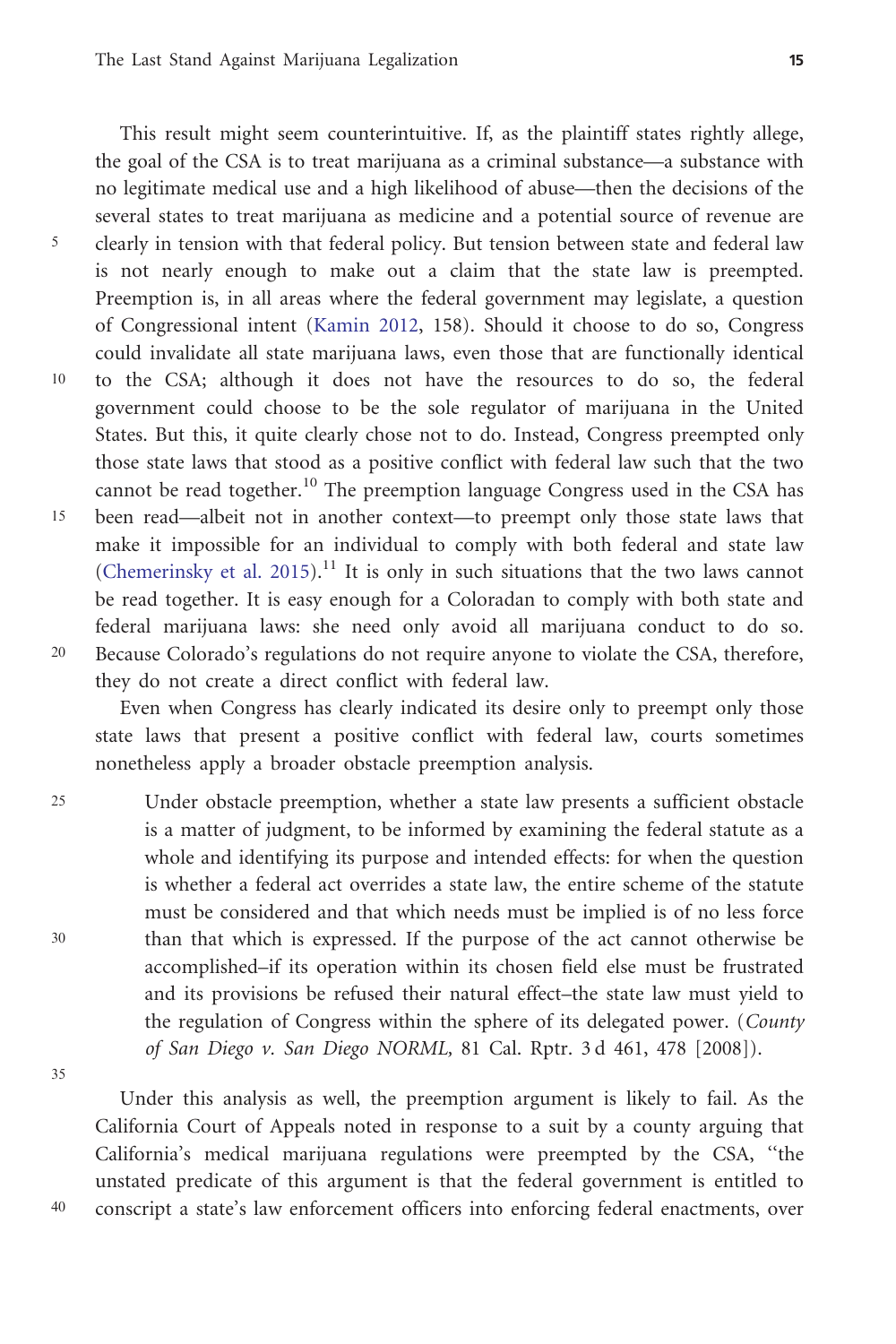the objection of that state, and this entitlement will be obstructed" (County of San Diego v. San Diego NORML, 483).

Which brings us to the core factor which is likely to doom the states' preemption suits: even if the Supreme Court were to disagree and find that the states' regulatory <sup>5</sup> regime were preempted by federal law, it is not at all clear that the Court (or any federal court) could provide the plaintiffs relief. While the Court could invalidate Colorado's regulatory regime, even the plaintiffs acknowledge that it cannot require Colorado to recriminalize possession of marijuana (Nebraska and Oklahoma v. Colorado, Brief in Support of Motion for Leave to File Complaint, 5). Because the 10 federal government cannot require the states to enforce federal law, to pass laws consistent with federal law, or to enforce the laws they have on the books (*Printz v*. U.S., p. 512; New York v. U.S., 505 U.S. 144, 162 [1992]; [Chemerinsky et al. 2015;](#page-23-0) [Mikos 2009,](#page-25-0) 1446), the effect of invalidating Colorado's regulatory system would be very difficult to anticipate in advance. In place of the existing marijuana regulatory 15 regime, the state might, as is its right, either repeal all marijuana laws or choose not to enforce any of the marijuana laws remaining on its books. Such policy choices, although clearly available to the state of Colorado under the Tenth Amendment, might prove ruinous for Colorado's neighbors. Unfettered marijuana production and distribution in Colorado would almost certainly result in a glut of marijuana, much 20 of which would inevitably find its way across Colorado's borders and beyond. If a ruling in the plaintiffs' favor would not necessarily cure the harms of which the states complain, and could very well exacerbate them, they will likely be found to lack standing to sue (Lujan v. Defenders of Wildlife, 561).

### The RICO Suits<sup>12</sup>

<sup>25</sup> The Racketeer Influenced and Corrupt Organizations (RICO) Act was passed in 1970 to give federal prosecutors an additional tool in fighting the mob. RICO criminalized, among other things, the running of a business through a pattern of racketeering activity. Congress also created a civil cause of action under RICO, providing incentives for those injured in their ''business or property'' by RICO <sup>30</sup> organizations to sue; the statute provides for treble damages, and attorneys' fees against those found to have harmed plaintiffs through their racketeering activity.

It is clear that, as things stand, marijuana businesses qualify as RICO enterprises they are really nothing more than businesses that are run through a pattern of racketeering activity. Among the crimes qualifying as racketeering activity under <sup>35</sup> RICO are violations of the CSA.13 Thus, the real litigation in the RICO suits will focus not on whether the defendants are RICO enterprises, but rather on whether the operation of these RICO businesses has harmed the plaintiffs. Congress and the federal courts have been very careful in defining what counts as harm in this context. First, as the statute itself makes clear, the harm cannot be to something as intangible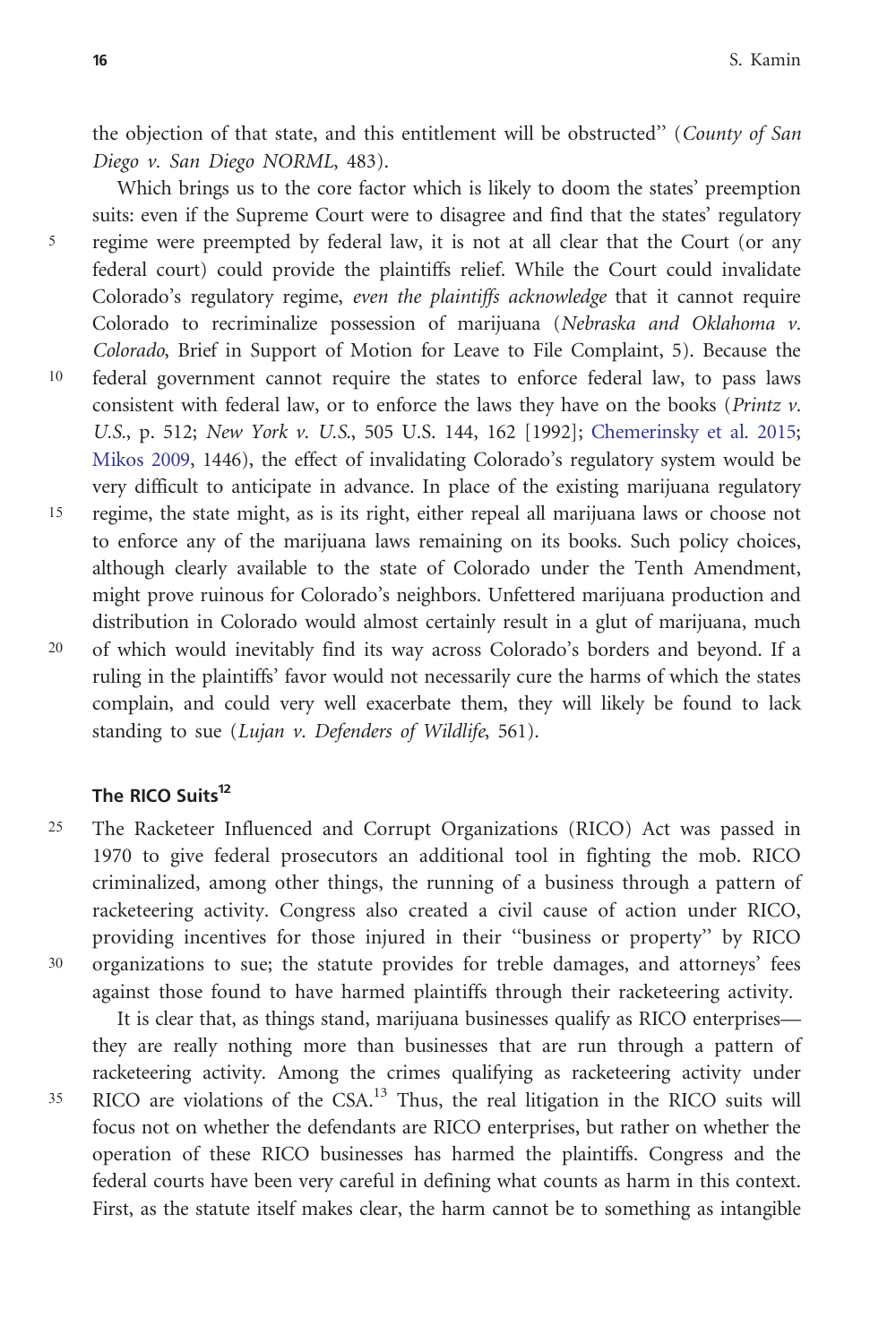as one's sense of aesthetics or justice; the defendant must be harmed in her ''business or property.'' Hence, for example, it is insufficient to allege, as one of the Colorado RICO plaintiffs did, that the opening of marijuana businesses harmed her piece of mind: ''[t]he ongoing construction has already marred the mountain views from the <sup>5</sup> [plaintiffs'] property, thus making it less suitable for hiking and horseback riding. The building's purpose—the manufacture of illegal drugs—exacerbates this injury, for when the [plaintiffs] and their children visit the property they are reminded of the racketeering enterprise next door every time they look to the west." (Safe Streets Alliance, Phillis Windy Hope Reilly, and Michael P. Reilly v. Alternative Holistic 10 Healing, Complaint, para. 75)

That said, the RICO suits face an even more difficult obstacle. For even though they do allege business or property harms in addition to the psychic ones just mentioned, the plaintiffs will have a great deal of difficulty showing that the complained-of injury was caused by the defendants' RICO activity. The Supreme 15 Court has ruled that it is insufficient to demonstrate that the defendants were the but-for cause of the plaintiffs' injuries; the RICO conduct must also be the direct cause of the injuries suffered by plaintiffs (e.g., Anza v. Ideal Steel Supply Corp, 547) U.S. 451, 458–61 [2006]).

In the context of the Colorado suits, this directness requirement is likely fatal to 20 the damages claims. Hence, for example, in the hotelier's lawsuit, the financial loss alleged to be attributable to the defendants is that third-party patrons will decide not to stay at plaintiff's hotel as a result of the presence of defendant's marijuana business. Thus, the loss would be attributable to the economic decisions of other actors and not to any conduct of the defendants themselves. In the ranch suit, the 25 link between the defendants' criminal conduct and the plaintiffs' harms is, if

- anything, even more tenuous: the plaintiff has made no real allegation that she has suffered a financial—as opposed to psychic—harm as a result of the defendants' criminal conduct. Even if a depreciation in the value of the plaintiffs' property can fairly be tied to the defendants' new business, plaintiffs would have to show that <sup>30</sup> the same diminution in value would not have occurred if the defendants were
- growing tomatoes rather than marijuana on their property. These problems have led one leading commentator to remark: ''[I]t is quite possible that no plaintiff would have standing to bring a civil RICO claim against a . . . marijuana dispensary'' ([Mikos 2011](#page-25-0), 653).
- <sup>35</sup> Although there are clearly a number of obstacles to recovery, the RICO suits represent a serious threat to the Colorado marijuana industry. This has less to do with the merits than with the fact that plaintiffs have sought each of these remedies and have sought them from a diverse group of defendants. They have sued not only those businesses they argue are causing (or, more accurately, will cause them harm) <sup>40</sup> but also, those who financed, built, insured, or otherwise aided the construction and operation of those businesses. This is an important and troubling development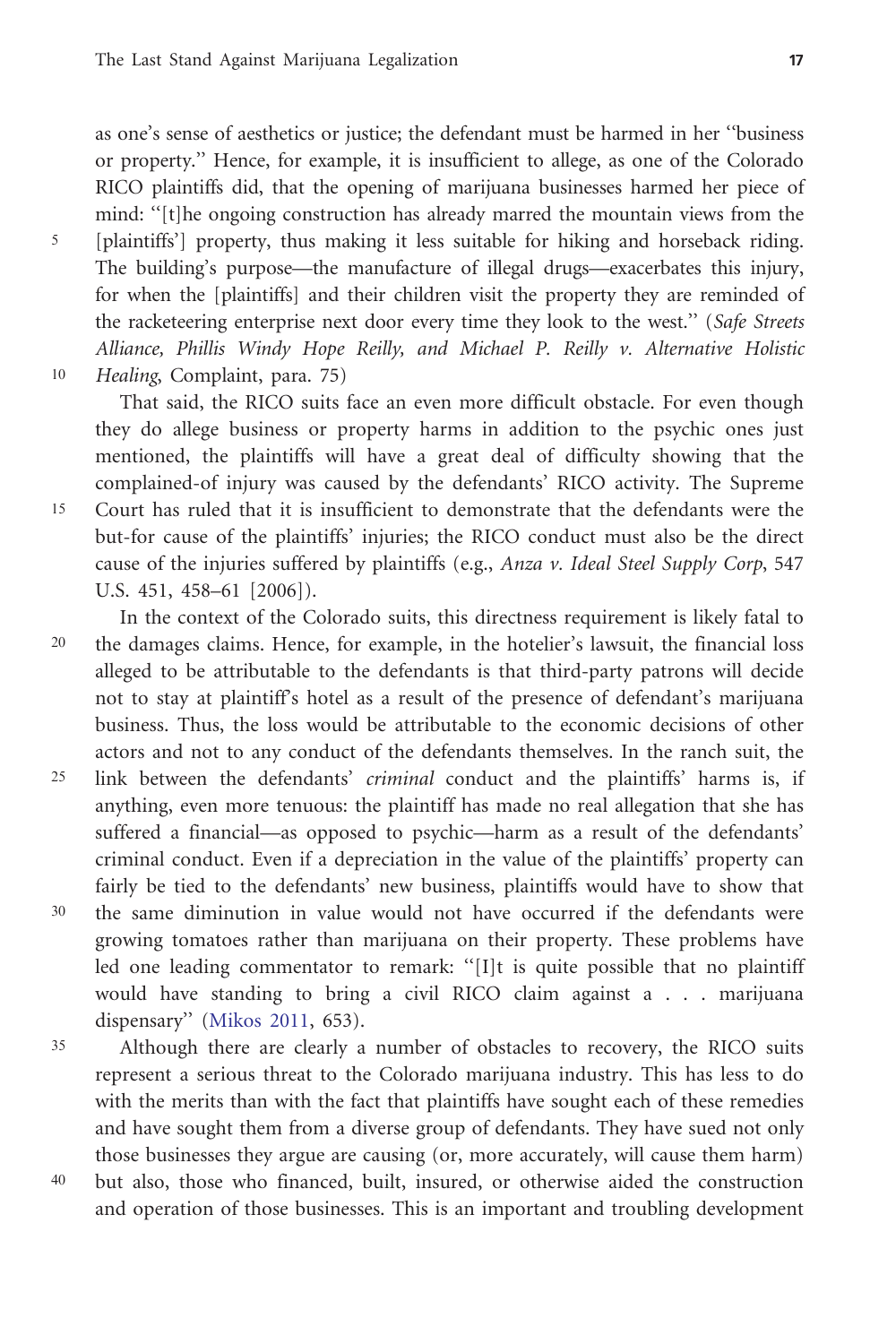for advocates of marijuana law reform in Colorado; even if none of these plaintiffs are able to prevail against any of these defendants, these suits will exert a not insubstantial cost on marijuana businesses and anyone who would assist those businesses.

### $5$  Sheriffs' Suit

The most recent suit filed against the state of Colorado, and perhaps the most confounding, is the one brought by Colorado and Kansas sheriffs seeking an injunction to undo not just Colorado's tax and regulate system for marijuana, but also its decision to legalize possession of small amounts of marijuana (Smith et al.

- $10 \gamma$ . Hickenlooper, Plaintiffs' Complaint, para. 105). The latter of these claims is
- obviously unmeritorious, for reasons that should already be clear by this point in the analysis. As discussed above, a state cannot be forced to pass criminal laws, enforce either its laws or federal law or, as the states of Oklahoma and Nebraska explicitly acknowledged in their suit, to keep its existing criminal laws on the 15 books. Given that, it is hard to imagine what relief the sheriffs seek with regard to Colorado's legalization decision. The sheriffs ask for an injunction against Colorado's governor ''prohibiting the application and implementation'' of marijuana decriminalization. However, such an injunction preventing a governor from ''implementing'' decriminalization would be the functional equivalent of the
- 20 federal government requiring a state to implement federal policy, a power we have seen the federal government simply lacks, as Colorado makes clear in its response to the Nebraska and Oklahoma lawsuit: ''Ordering Colorado to recriminalize the use and cultivation of recreational marijuana, and further ordering the State to allocate resources to enforce that prohibition, would violate the Tenth <sup>25</sup> Amendment.'' (Nebraska and Oklahoma v. Colorado, Colorado's Brief in Opposition to Motion for Leave to File Complaint, 27).

The legal reasoning of the rest of the sheriffs' lawsuit is no more meritorious. Like Colorado's neighboring states or the business owner plaintiffs in the RICO suits, the sheriffs have great difficulty showing a cognizable injury that could be <sup>30</sup> remedied by an appropriate federal court injunction. Their alleged harm appears to be that they are somehow precluded from enforcing federal law which they allege creates a crisis of conscience for them. Each of the plaintiffs, the complaint alleges:

has taken an oath of office to uphold the United States Constitution in the performance of his duties. Each also has taken, in the same oath of office, an <sup>35</sup> oath to uphold the Colorado Constitution. Since the enactment of Amendment 64, these oaths contradict each other. Each Colorado Plaintiff-Sheriff routinely is required to violate one of these oaths in performing his duties relating to conflicting federal and Colorado marijuana laws (Smith et al. v. Hickenlooper, Plaintiffs' Complaint, para. 74).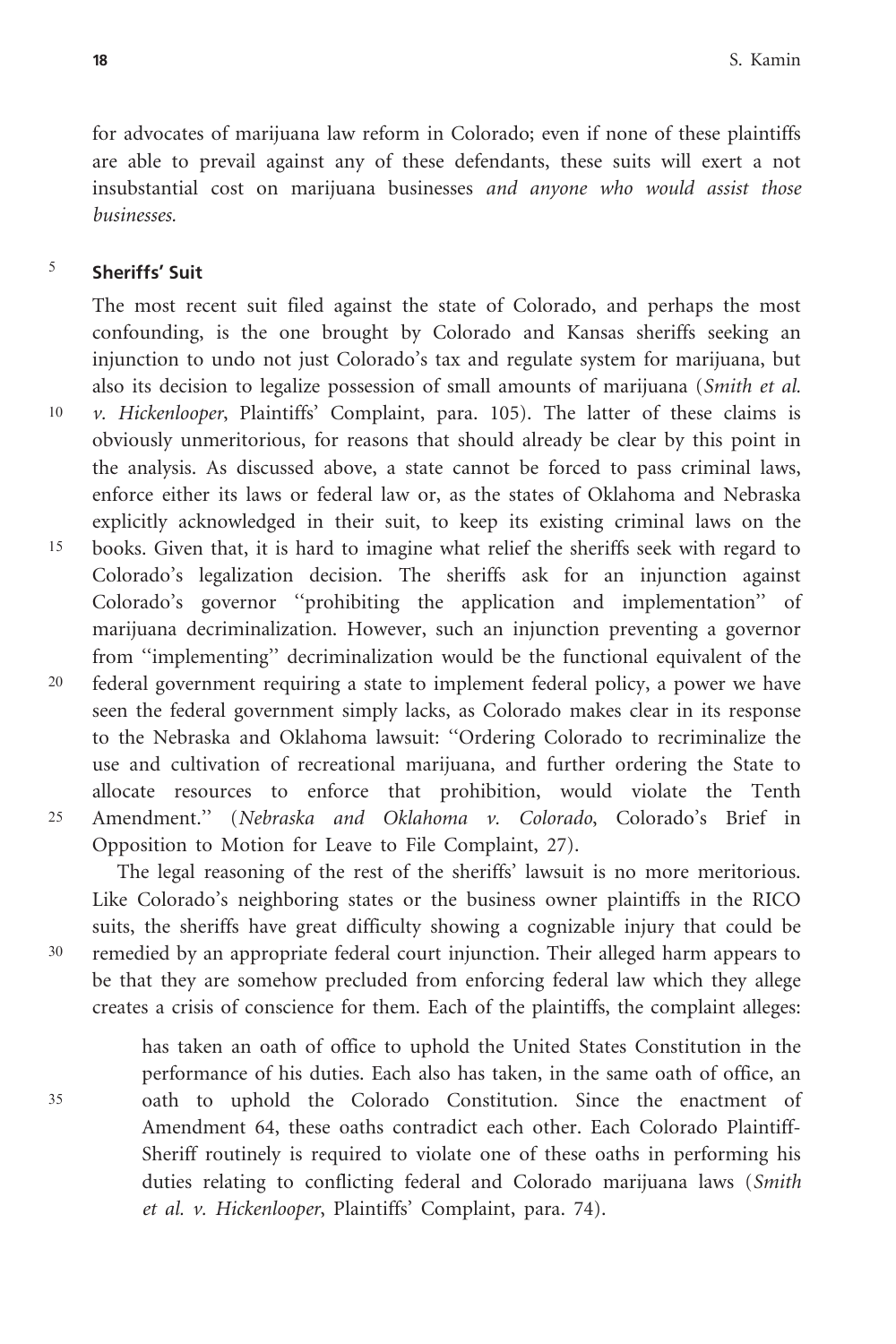Exactly how not enforcing federal law violates the sheriffs' oath to obey the federal constitution is not explained. The argument seems to be, though, that it places the sheriffs in an impermissible bind to require them to turn a blind eye to violations of federal law when they observe them (Smith et al. v. Hickenlooper, Plaintiffs' <sup>5</sup> Complaint, para. 78). This is merely another way of saying that county sheriffs have an obligation to enforce federal law, an obligation we have seen cannot be imposed upon them. And one of the plaintiff sheriffs has said as much publicly, albeit in another context. In 2013, Larimer County Sheriff Justin Smith, the lead plaintiff in the sheriffs' lawsuit, announced on his facebook page that he would not participate 10 in the enforcement of any new federal gun control laws ([Holden 2013](#page-24-0)).

# Conclusion

Marijuana law and policy are changing quickly in the United States today. As with the debate over marriage equality, change in public opinion, and at the ballot box has moved the law forward at a pace that might have been unimaginable just five years 15 ago. And as with marriage equality, a corner seems to have been turned; with regard to both issues, the outcome is often seen as inevitable ([Wolf 2014;](#page-26-0) [Wyatt 2014\)](#page-26-0).

Although there appear to be majorities in favor of marijuana legalization in the country, federal policy has been slow to change; state officials and electorates have clearly been the initiators of policy change in this area since the 1990s. It is not 20 unusual for the states to take the lead in policy change in a given area; regional differences and smaller stakes make innovation at the state level likelier. But marijuana law reform is highly unusual, in fact unprecedented—never before have a number of states chosen to legalize conduct that remains illegal under federal law.

The response of federal officials to state marijuana reform laws has been equally <sup>25</sup> notable. Although the Obama administration initially sent mixed signals, during the last two years administration officials have increasingly acquiesced and even encouraged marijuana law reform in the states. This is most evident in a 2013 Justice Department memo signaling that the administration would defer to state laws regulating marijuana so long as the state could demonstrate effectiveness in <sup>30</sup> meeting eight federal criteria; Justice Department officials later extended this policy to Indian Country as well. Meanwhile, Congress in late 2014 took a modest step toward limiting enforcement of federal law in medical-use marijuana states, even though this appropriations rider falls well short of stronger measures—such as the CARERS Act—that have since been proposed.

<sup>35</sup> Finally, the reaction to the federal government's acquiescence to state law reform has also been telling. As we have seen, the principal legal challenges to marijuanalegalization measures in 2014–2015 have been filed not by federal officials but by other states—Oklahoma and Nebraska—along with private plaintiffs and several sheriffs both in Colorado and its neighboring states. Although these plaintiffs are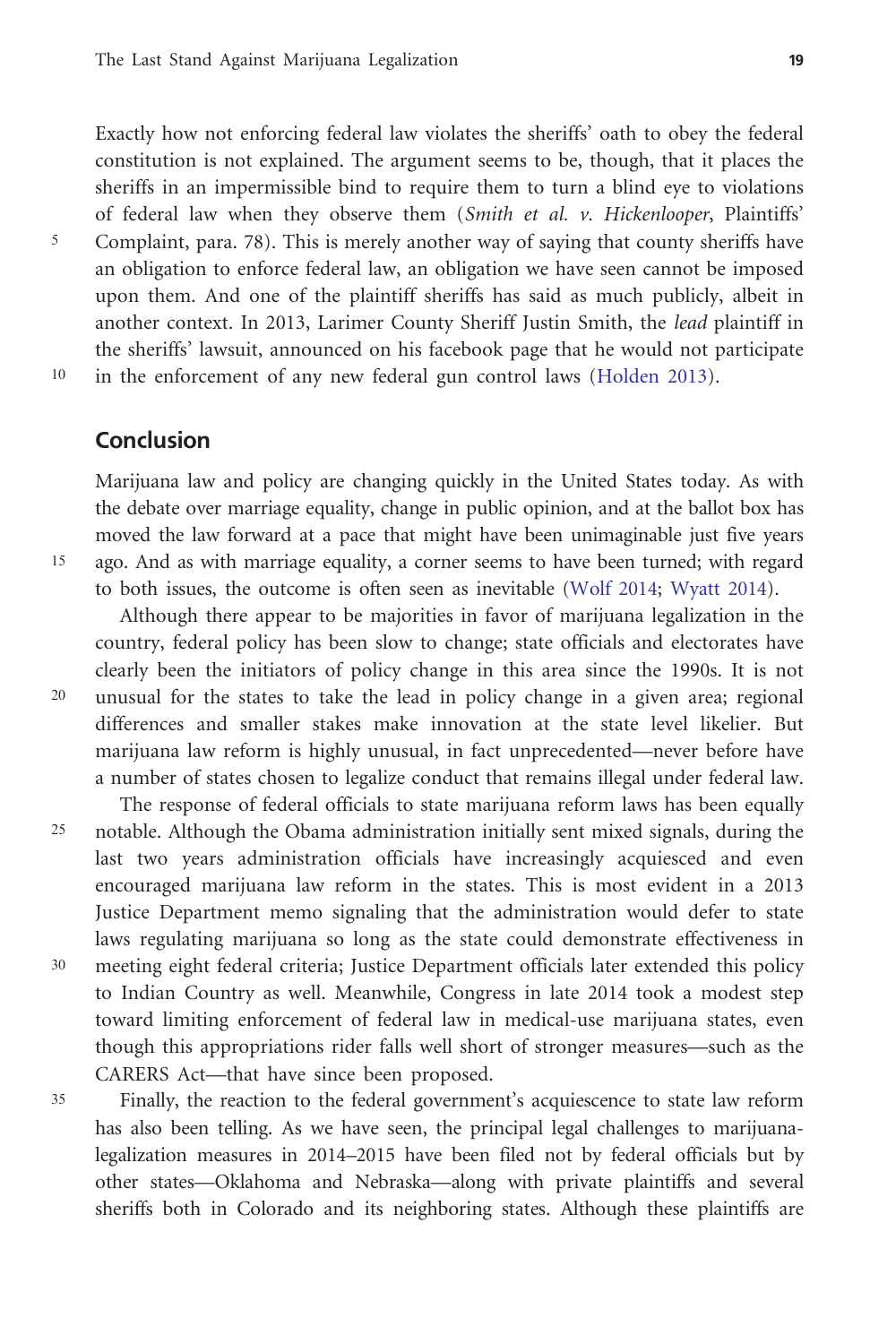unlikely to prevail on the merits of their suits, their decision to step in as proxies for the federal government both reveals creative lines of argumentation and challenges the dominant expectation that in cases of conflict federal officials will generally seek to limit state autonomy and state officials will seek to expand such autonomy.

<sup>5</sup> This is typified, perhaps, by the reaction within Oklahoma to the state's lawsuit against Colorado. The week after the lawsuit was filed, a number of state officials wrote to the Attorney General to protest his decision to sue Colorado over marijuana legalization:

Our primary concerns surround the implications of this lawsuit for states' 10 rights, the Tenth Amendment, and the ability of states and citizens to govern themselves as they see fit. As you know, Oklahoma has been a pioneer and a leader in standing up to federal usurpations on everything from gun control to Obamacare and beyond.

We believe this lawsuit against our sister state has the potential, if it were 15 to be successful at the Supreme Court, to undermine all of those efforts to protect our own state's right to govern itself under the Tenth Amendment to the U.S. Constitution ([Ritze, 2014\)](#page-25-0).

The legislators' opposition serves as a reminder that the odd path taken by marijuana law reform has forced a reexamination of some of our basic 20 understandings of federalism. However, the federalism clash over marijuana is ultimately resolved, a solution will need to be found that permits states to either take ownership of the issue or to permit continued federal leadership.

### Notes

I would like to thank Richard Re, Alan Chen, Robert Mikos, Allen Hopper, and <sup>25</sup> Erwin Chemerinsky. All remaining errors are mine.

- 1 The memo stated in part: ''State laws or local ordinances are not a defense to civil or criminal enforcement of federal law with respect to such conduct, including enforcement of the CSA. Those who engage in transactions involving the proceeds of such activity may also be in violation of federal money laundering statutes and other federal financial 30 laws'' [\(Cole 2011\)](#page-23-0).
- 2 As this 2014 FinCEN memo stated in part: ''Because federal law prohibits the distribution and sale of marijuana, financial transactions involving a marijuana-related business would generally involve funds derived from illegal activity. Therefore, a financial institution is required to file a [Suspicious Activity Report] on activity involving a marijuana-related 35 business (including those duly licensed under state law), in accordance with this guidance and FinCEN's suspicious activity reporting requirements and related thresholds.''
	- 3 This is why even the concept of an enforceable waiver is insufficient to solve the current problems with marijuana's continuing illegality. See, for example, [Kleiman 2013.](#page-24-0)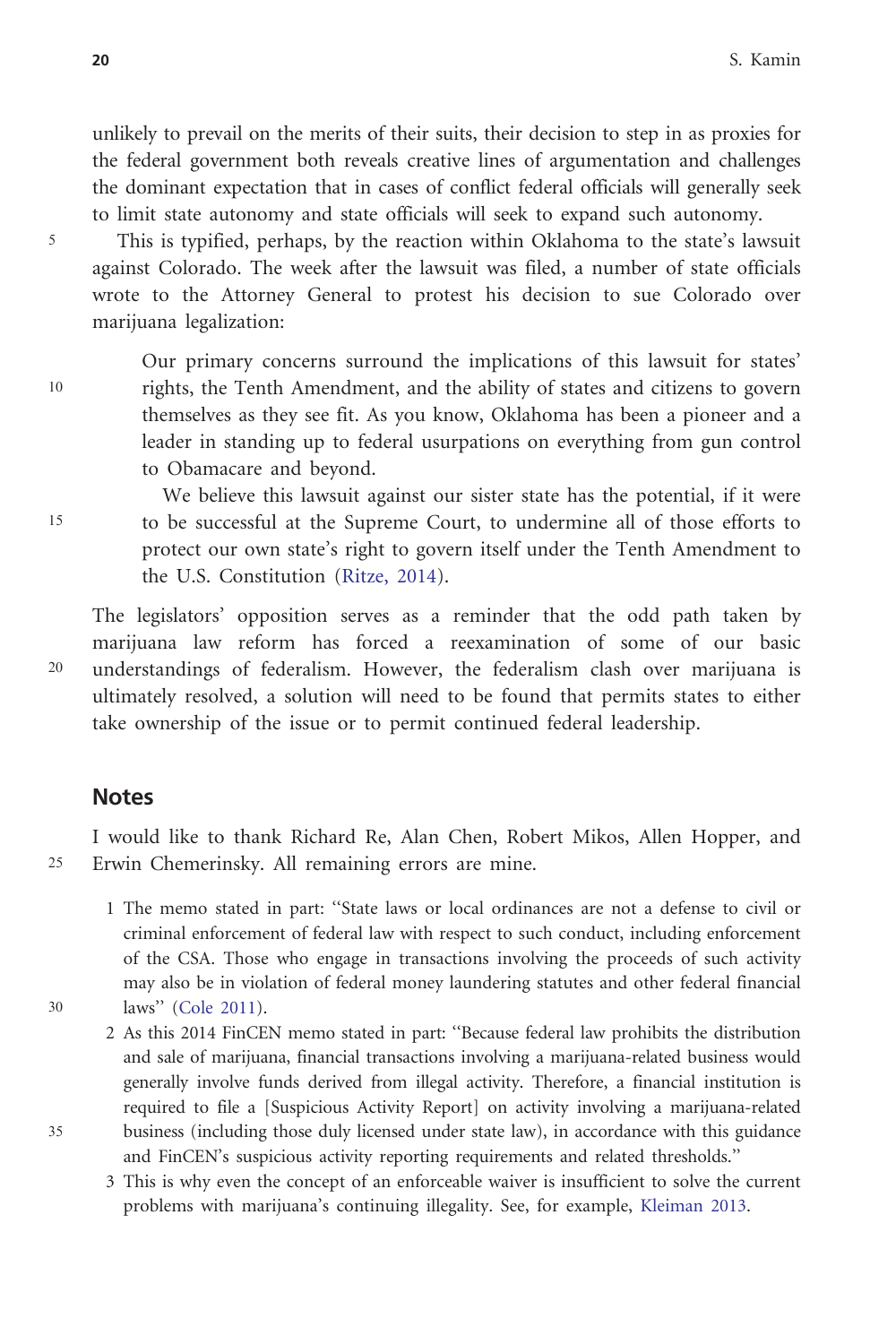- 4 As the author pointed out, Obama is quite able to argue both sides of an issue almost at the same time: ''As is his habit, he nimbly argued the other side. 'Having said all that, those who argue that legalizing marijuana is a panacea and it solves all these social problems I think are probably overstating the case. There is a lot of hair on that policy. 5 And the experiment that's going to be taking place in Colorado and Washington is going to be, I think, a challenge''' ([Remnick 2014\)](#page-25-0).
	- 5 See, for example, [Sullum 2014](#page-25-0) :

The Drug Policy Alliance describes this provision, versions of which Rohrabacher has been championing since 2003, as ''language prohibiting the U.S. Justice Department 10 from spending any money to undermine state medical marijuana laws.'' Similarly, the Marijuana Policy Project says Rohrabacher's amendment ''prohibit[s] the U.S. Justice Department—which includes the DEA—from interfering with state-level medical marijuana laws.'' But actions that could be described as undermining or interfering with medical marijuana laws do not necessarily "prevent" states from "implementing" 15 those laws, which is the actual language used in the bill.

- 6 Interestingly, Congress included in the same piece of legislation rider that would prevent federal funds from being spent to implement the District of Columbia's decision to legalize marijuana for all adult users. See, Consolidated and Further Continuing 20 Appropriations Act, 2015, paragraph 809:
- (a) None of the Federal funds contained in this Act may be used to enact or carry out any law, rule, or regulation to legalize or otherwise reduce penalties associated with the possession, use, or distribution of any schedule I substance under the CSA 21 (21 U.S.C. 801 and the following.) or any tetrahydrocannabinols 25 derivative.
	- (b) None of the funds contained in this Act may be used to enact any law, rule, or regulation to legalize or otherwise reduce penalties associated with the possession, use, or distribution of any schedule I substance under the CSA (21 U.S.C. 801 and the following) or any tetrahydrocannabinols derivative for recreational purposes.
- 30 That legalization was curtailed only in the District of Columbia likely says more about the federal government's complicated relationship with its seat of government than it does about changing views of marijuana law reform, however.

7 I have argued elsewhere ([Chemerinsky et al. 2015](#page-23-0), 80) for a cooperative federalism solution not unlike CARERS, one that gives the federal government a leading role in 35 those states that wish to retain marijuana prohibition but that allows other states to opt out if they believe that regulation and taxation is a better approach than prohibition:

Under our cooperative federalism approach the Attorney General would be required to create a certification process allowing states to opt out of the CSA's marijuana 40 provisions if state laws and regulatory frameworks satisfy enforcement criteria that the DOJ has already announced. In optout states certified by the Attorney General, only state law would govern marijuana-related activities and the CSA marijuana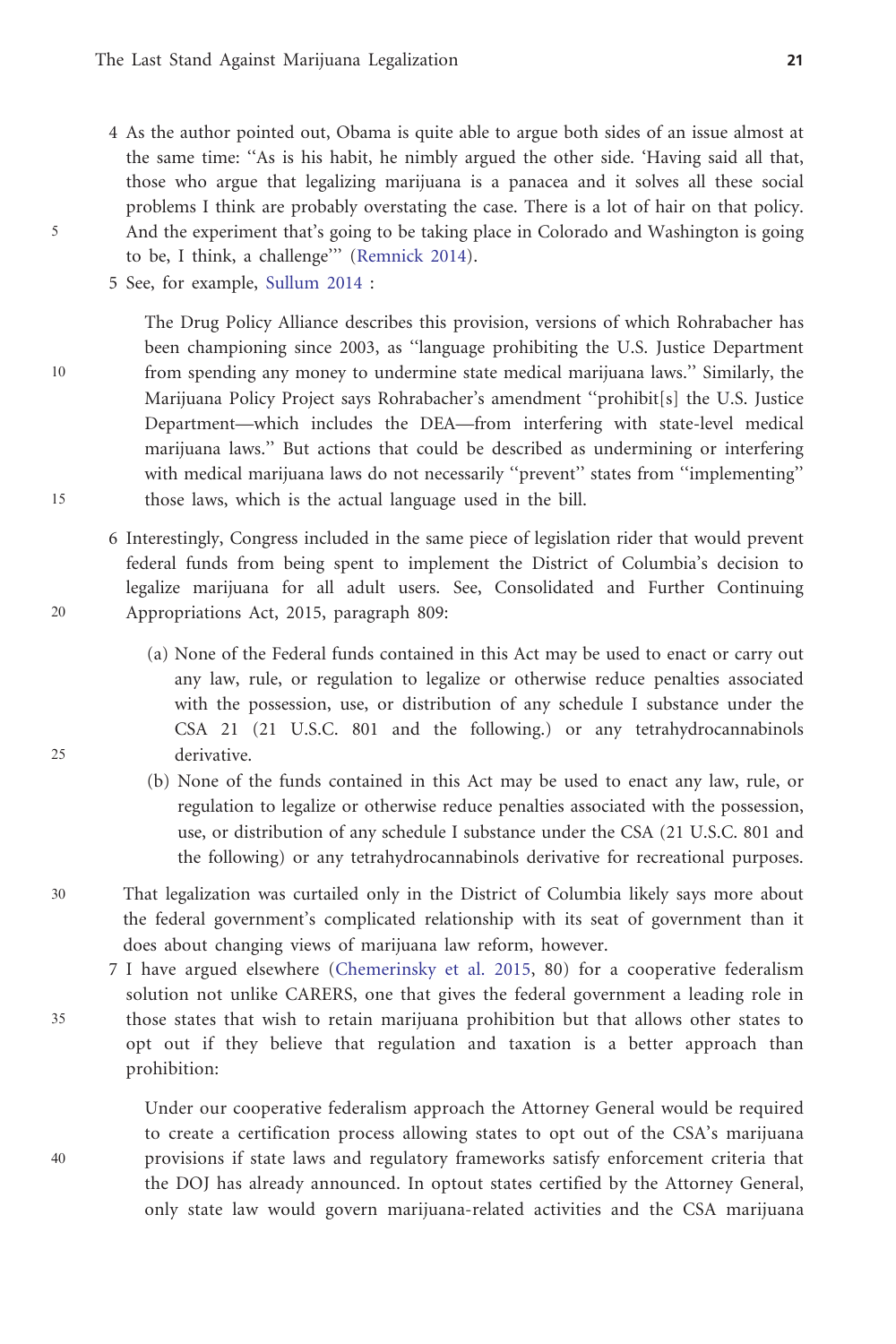provisions would cease to apply. Federal agencies could continue to cooperate with opt-out states and their local governments to jointly enforce marijuana laws, but state law rather than the CSA would control within those states' borders. Equally important, nothing would change in those states content with the status quo under 5 the CSA.

8 In order for one state to sue another in the Supreme Court, it must allege that its sister state's conduct would amount to a casus belli—grounds for war—if committed by one sovereign nation against another. See, for example, *Texas v. New Mexico*,  $462$  U.S.  $554$ , 10 571 n.18 (1983)

- 9 One of the suits also named state and local officials as defendants; the other did not.
- 10 See CSA, Sec. 903:

No provision of this subchapter shall be construed as indicating an intent on the part of the Congress to occupy the field in which that provision operates, including 15 criminal penalties, to the exclusion of any State law on the same subject matter which would otherwise be within the authority of the State, unless there is a positive conflict between that provision of this subchapter and that State law so that the two cannot consistently stand together.

- 20 11 Chemerinsky, et al. 2015 write: ''The phrase 'positive conflict . . . so that the two cannot consistently stand together' in section 903 has been interpreted as narrowly restricting the preemptive reach of the CSA to 'cases of an actual conflict with federal law such that ''compliance with both federal and state regulations is a physical impossibility.''''' (quoting S. Blasting Servs., Inc. v. Wilkes Cnty, 288 F.3 d 584, 591 (4th 25 Cir. 2002)).
- - 12 A much shorter version of this analysis appeared in [Kamin 2015.](#page-24-0)
- 13 The RICO ACT, section  $1961(1)(d)$ , includes in "racketeering activity" "the felonious manufacture, importation, receiving, concealment, buying, selling, or otherwise dealing in a controlled substance or listed chemical (as defined in section 102 of the CSA), 30 punishable under any law of the United States.''

References

Ballotpedia. 2015. Marijuana on the Ballot. [http://ballotpedia.org/Marijuana\\_on\\_the\\_](http://ballotpedia.org/Marijuana_on_the_ballot#tab.3DBy_year) [ballot#tab.3DBy\\_year](http://ballotpedia.org/Marijuana_on_the_ballot#tab.3DBy_year)

California Secretary of State. 2010. Votes For and Against November 2, 2010, Statewide Ballot 35 Measures. [https://www.sos.ca.gov/elections/sov/2010-general/07-for-against.pdf.](http://www.sos.ca.gov/elections/sov/2010-general/07-for-against.pdf)

Chemerinsky Erwin, Jolene Forman, Allen Hopper, and Sam Kamin. 2015. Cooperative federalism and marijuana regulation. U.C.L.A. Law Review 62: 74–122.

Coffman, Keith, and Nicole Neroulias. 2012. Colorado, Washington First States to Legalize Recreational Pot. Reuters, November 7. [http://www.reuters.com/article/2012/11/07/us-usa-](http://www.reuters.com/article/2012/11/07/us-usa-marijuana-legalization-idUSBRE8A602D20121107)40 [marijuana-legalization-idUSBRE8A602D20121107](http://www.reuters.com/article/2012/11/07/us-usa-marijuana-legalization-idUSBRE8A602D20121107).

Cole, James M. 2011. U.S. Department of Justice. Office of the Deputy Attorney General. Guidance Regarding the Ogden Memo in Jurisdictions Seeking to Authorize Marijuana for

<span id="page-23-0"></span>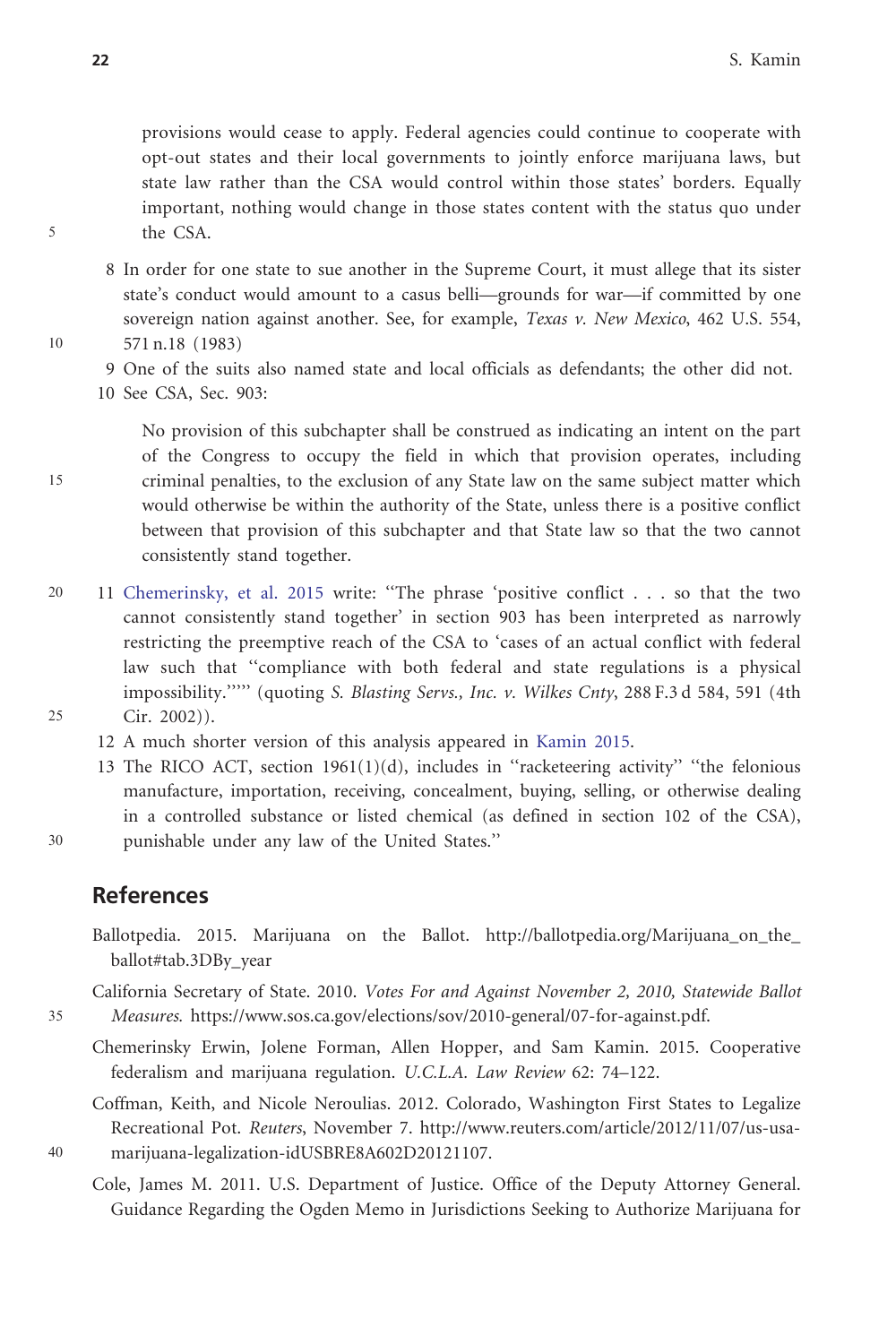<span id="page-24-0"></span>Medical Use, June 29. [http://www.justice.gov/sites/default/files/oip/legacy/2014/07/23/dag](http://www.justice.gov/sites/default/files/oip/legacy/2014/07/23/dag-guidance-2011-for-medical-marijuana-use.pdf)[guidance-2011-for-medical-marijuana-use.pdf](http://www.justice.gov/sites/default/files/oip/legacy/2014/07/23/dag-guidance-2011-for-medical-marijuana-use.pdf).

———. 2013. U.S. Department of Justice. Office of the Deputy Attorney General. Memorandum for all United States Attorneys: Guidance Regarding Marijuana Enforcement, 5 August 29.<http://www.justice.gov/iso/opa/resources/3052013829132756857467.pdf>.

CARERS Act. 2015. U.S. Congress. Senate.  $114^{\text{th}}$  Congress. S. 683. [https://www.congress.gov/](https://www.congress.gov/bill/114th-congress/senate-bill/683) [bill/114th-congress/senate-bill/683](https://www.congress.gov/bill/114th-congress/senate-bill/683).

Controlled Substances Act of 1970, Pub. L. No. 91–513, 84 Stat. 1236. Codified as amended at 21 U.S.C. § 812 (2012).

10 Ferner, Matt. 2014. Eric Holder Signals Support for Marijuana Reform Just as He's Heading out the Door. Huffington Post, September 25. [http://www.huffingtonpost.com/2014/09/25/](http://www.huffingtonpost.com/2014/09/25/eric-holder-marijuana-rescheduling_n_5884128.html) [eric-holder-marijuana-rescheduling\\_n\\_5884128.html.](http://www.huffingtonpost.com/2014/09/25/eric-holder-marijuana-rescheduling_n_5884128.html)

Financial Crimes Enforcement Network. 2014. BSA Expectations Regarding Marijuana Related Business. February 14. [http://www.fincen.gov/statutes\\_regs/guidance/pdf/FIN-](http://www.fincen.gov/statutes_regs/guidance/pdf/FIN-2014-G001.pdf)15 [2014-G001.pdf.](http://www.fincen.gov/statutes_regs/guidance/pdf/FIN-2014-G001.pdf)

- Halper, Evan. 2014. Congress Quietly Ends Federal Government's Ban on Medical Marijuana. Los Angeles Times, December 16. [http://www.latimes.com/nation/la-na](http://www.latimes.com/nation/la-na-medical-pot-20141216-story.html)[medical-pot-20141216-story.html.](http://www.latimes.com/nation/la-na-medical-pot-20141216-story.html)
- Hill, Julie Andersen. 2015. Banks, marijuana, and federalism. Case Western Reserve Law 20 Review 65: 1.
	- Hoeffel, John. 2010. Holder Vows Fight Over Prop. 19. Los Angeles Times, October 16: A4. <http://articles.latimes.com/2010/oct/16/local/la-me-marijuana-holder-20101016>.

Holden, Will C. 2013. Larimer Sheriff Threatens Not to Enforce New Gun Laws. Fox 31 News, January 18. [http://kdvr.com/2013/01/18/larimer-county-sheriff-threatens-not-to-](http://kdvr.com/2013/01/18/larimer-county-sheriff-threatens-not-to-enforce-proposed-new-gun-laws/)25 [enforce-proposed-new-gun-laws/.](http://kdvr.com/2013/01/18/larimer-county-sheriff-threatens-not-to-enforce-proposed-new-gun-laws/)

KABC-TV. 2011. See Feds Warn, Indict California Medical Marijuana Dispensary Operators. October 7: [http://abclocal.go.com/kabc/story?section](http://abclocal.go.com/kabc/story?section=news/state&id=8383655)=[news/state&id](http://abclocal.go.com/kabc/story?section=news/state&id=8383655)=[8383655](http://abclocal.go.com/kabc/story?section=news/state&id=8383655).

Kamin, Sam. 2012. Medical marijuana in Colorado and the future of marijuana regulation in the United States. McGeorge Law Review 43: 147.

30 ———. 2015. Can You Fight Marijuana Laws with RICO Suits? JURIST - Academic Commentary, April 6.<http://jurist.org/forum/2015/04/sam-kamin-marijuana-rico.php>.

Kelly, Jamie. 2012. Former Grizzly Pleads Not Guilty to Federal Drug Charges. Missoulian, January 19. [http://missoulian.com/news/state-and-regional/former-grizzly](http://missoulian.com/news/state-and-regional/former-grizzly-pleads-not-guiltyto-federal-drug-charges/article_5166136a-430411e1-a8860019bb2963f4.html#ixzz1k1FXdfT4)[pleads-not-guiltyto-federal-drug-charges/article\\_5166136a-4304-11e1-a886-0019bb2963f4.](http://missoulian.com/news/state-and-regional/former-grizzly-pleads-not-guiltyto-federal-drug-charges/article_5166136a-430411e1-a8860019bb2963f4.html#ixzz1k1FXdfT4) 35 [html#ixzz1k1FXdfT4.](http://missoulian.com/news/state-and-regional/former-grizzly-pleads-not-guiltyto-federal-drug-charges/article_5166136a-430411e1-a8860019bb2963f4.html#ixzz1k1FXdfT4)

- - Kleiman, Mark. 2013. Cooperative enforcement agreements and policy waivers: new options for federal accommodation to state-level cannabis legalization. Journal of Drug Policy Analysis 6 (July): 41–50.

Marijuana Policy Project. 2013. 2012 Annual Report. November. [http://www.mpp.org/about/](http://www.mpp.org/about/MPP_2012_Annual_Report.pdf) 40 [MPP\\_2012\\_Annual\\_Report.pdf](http://www.mpp.org/about/MPP_2012_Annual_Report.pdf).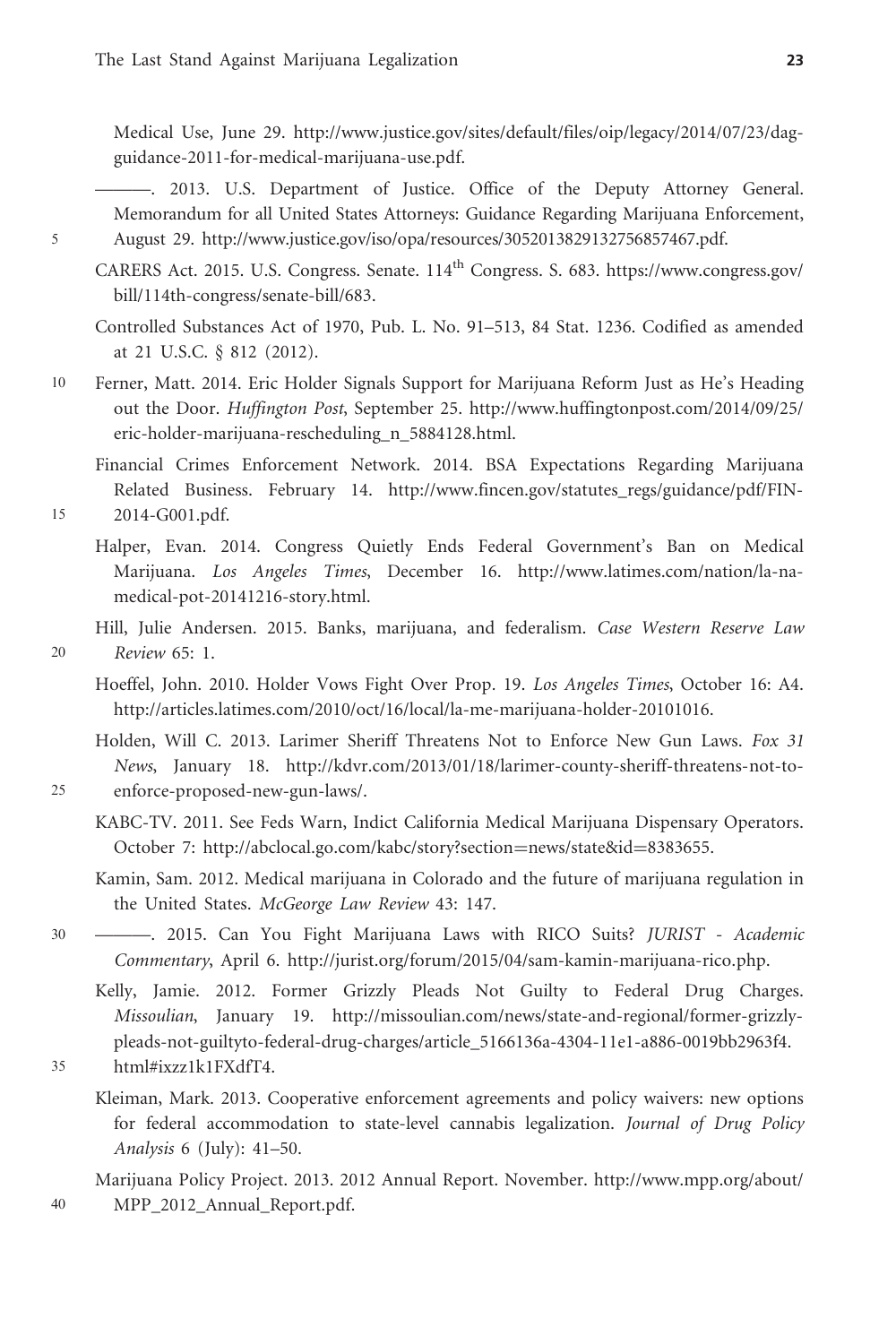<span id="page-25-0"></span>———. 2014. The twenty three states and one federal district with effective medical marijuana laws. July 14. [http://www.mpp.org/assets/pdfs/library/MMJLaws](http://www.mpp.org/assets/pdfs/library/MMJLawsSummary.pdf) [Summary.pdf.](http://www.mpp.org/assets/pdfs/library/MMJLawsSummary.pdf)

Marijuana Tax Revenue Act. 2015. U.S. Congress. House of Representatives. 114<sup>th</sup> Congress. 5 H.R. 1014. [https://www.congress.gov/bill/114th-congress/house-bill/1014.](https://www.congress.gov/bill/114th-congress/house-bill/1014)

Mikos, Robert A. 2009. On the Limits of Supremacy: Medical Marijuana and the States' Overlooked Power to Legalize Federal Crime. Vanderbilt Law Review 62: 1421-1482.

———. 2011. A critical appraisal of the department of justice's new approach to medical marijuana. Stanford Law and Policy Review 22: 63369.

10 Ogden, David. 2009. U.S. Department of Justice. Office of the Deputy Attorney General. Memorandum for Selected United State Attorneys on Investigations and Prosecutions in States Authorizing the Medical Use of Marijuana, October 19. [http://www.justice.gov/](http://www.justice.gov/opa/blog/memorandum-selected-united-state-attorneys-investigations-and-prosecutions-states) [opa/blog/memorandum-selected-united-state-attorneys-investigations-and-prosecutions](http://www.justice.gov/opa/blog/memorandum-selected-united-state-attorneys-investigations-and-prosecutions-states)[states.](http://www.justice.gov/opa/blog/memorandum-selected-united-state-attorneys-investigations-and-prosecutions-states)

15 Palmer, Ken. 2013. Medical Marijuana Advocates Protest Removal of Lansing Baby. Detroit Free Press, September 18. [http://archive.freep.com/article/20130918/NEWS06/309180085/](http://archive.freep.com/article/20130918/NEWS06/309180085/Lansing-medical-marijuana-Gordon-and-Maria-Green-Bree-Green) [Lansing-medical-marijuana-Gordon-and-Maria-Green-Bree-Green.](http://archive.freep.com/article/20130918/NEWS06/309180085/Lansing-medical-marijuana-Gordon-and-Maria-Green-Bree-Green)

Pickerill, J. Mitchell, and Paul Chen. 2008. Medical marijuana policy and the virtues of federalism. Publius: The Journal of Federalism. 38: 22–55.

20 RICO. 1970. 18 U.S.C. Section 1961 and the following.

Regulate Marijuana like Alcohol Act. 2015. U.S. Congress. House of Representatives. 114<sup>th</sup> Congress. H.R. 1013.<https://www.congress.gov/bill/114th-congress/house-bill/1013>.

Remnick, David. 2014. Going the Distance. New Yorker. January 27. [http://www.newyorker.](http://www.newyorker.com/magazine/2014/01/27/going-the-distance-2) [com/magazine/2014/01/27/going-the-distance-2.](http://www.newyorker.com/magazine/2014/01/27/going-the-distance-2)

25 Ritze, Mike. 2014. Letter to Attorney General Scott Pruitt. December 31. [http://cloudfront](http://cloudfront-assets.reason.com/assets/db/14204887006055.pdf)[assets.reason.com/assets/db/14204887006055.pdf.](http://cloudfront-assets.reason.com/assets/db/14204887006055.pdf)

Roche, Edward J., Jr. 2013. Federal income taxation of medical marijuana business. Tax Lawyer 66: 429.

Saad, Lydia. 2014. Majority Continues to Support Pot Legalization in U.S. Gallup

30 Poll. November 6. [http://www.gallup.com/poll/179195/majority-continues-support-pot](http://www.gallup.com/poll/179195/majority-continues-support-pot-legalization.aspx)[legalization.aspx.](http://www.gallup.com/poll/179195/majority-continues-support-pot-legalization.aspx)

Students for Sensible Drug Policy. n.d. The Higher Education Act. [http://ssdp.org/](http://ssdp.org/campaigns/the-higher-education-act/) [campaigns/the-higher-education-act/.](http://ssdp.org/campaigns/the-higher-education-act/)

Sullum, Jacob. 2014. Will the Rohrabacher Amendment Actually Block Federal Prosecution

- 35 of Medical Marijuana Patients and their Suppliers. Reason.com, December15. [http://reason.](http://reason.com/blog/2014/12/15/will-the-rohrabacher-amendment-actually) [com/blog/2014/12/15/will-the-rohrabacher-amendment-actually.](http://reason.com/blog/2014/12/15/will-the-rohrabacher-amendment-actually)
- Wilkinson, Monty. 2014. U.S. Department of Justice. Executive Office for United States Attorneys. Policy Statement Regarding Marijuana in Indian Country, October 28. [http://](http://www.justice.gov/sites/default/files/tribal/pages/attachments/2014/12/11/policystatementregardingmarijuanaissuesinindiancountry2.pdf) [www.justice.gov/sites/default/files/tribal/pages/attachments/2014/12/11/policystatementre-](http://www.justice.gov/sites/default/files/tribal/pages/attachments/2014/12/11/policystatementregardingmarijuanaissuesinindiancountry2.pdf)40 [gardingmarijuanaissuesinindiancountry2.pdf](http://www.justice.gov/sites/default/files/tribal/pages/attachments/2014/12/11/policystatementregardingmarijuanaissuesinindiancountry2.pdf).